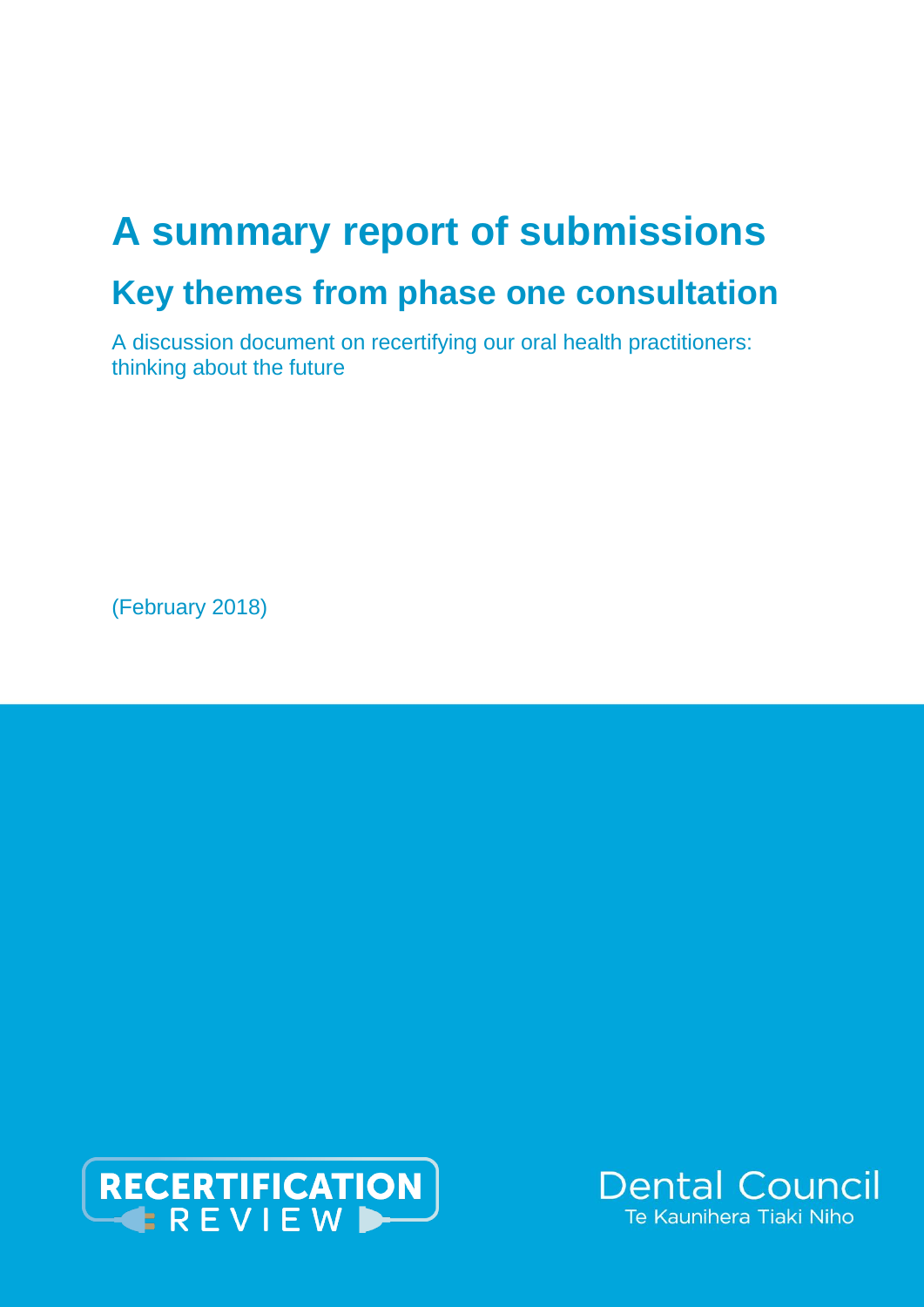# **Purpose of this summary report**

# **Introduction**

-

On 27 June 2017, we issued *A [discussion document on recertifying our oral health practitioners:](http://dcnz.org.nz/assets/Uploads/Recertification-review/FINAL-discussion-document-on-recertification-for-issue-27-June-2017.pdf)  [thinking about the future](http://dcnz.org.nz/assets/Uploads/Recertification-review/FINAL-discussion-document-on-recertification-for-issue-27-June-2017.pdf)* for consultation. The discussion document had three purposes. To:

- share the work we had done to date on the review
- set out a number of issues and opportunities we identified to improve our current recertification framework
- begin a conversation with our practitioners and stakeholders about recertification—its strengths and weaknesses and how we could improve it.

To facilitate discussion, we invited participation in an online survey we developed using SurveyMonkey. We held 10 face-to-face forums (from Whangarei to Dunedin) and two webinars to further encourage people to share their views and experiences of recertification with us. We also developed a [dedicated web page](http://dcnz.org.nz/i-practise-in-new-zealand/recertification-review/) containing background information, research and literature and other documents relating to the review.

On 30 September 2017, consultation on the first phase of the review closed. At the end of the threemonth consultation phase, Council had:

- received 246 submissions (which can be accessed [here\)](http://www.dcnz.org.nz/resources-and-publications/publications/closed-consultations/recertification-review-submissions/) via the online submission survey  $(surveV)^1$
- received 10 free-form written submissions (which can also be accessed [here\)](http://www.dcnz.org.nz/resources-and-publications/publications/closed-consultations/recertification-review-submissions/) that answered some of the survey questions and/or only covered issues the respondent wished to address specifically<sup>2</sup>
- engaged in discussions with approximately 500 practitioners and stakeholders through the forums and webinars.

This report provides a summary of the main themes and sub-themes, which emerged, firstly from the written submissions and secondly from the discussions $3$  that took place during this first phase of consultation.

Some of the themes and sub-themes were more easily identified because they were influenced by a specific survey question or cluster of survey questions. Other themes emerged because they were frequently mentioned, discussed or addressed within individual submissions.

The vast majority of online submissions were made by registered oral health practitioners (93.5%). For the online submissions, 67.89% were made by either a registered dentist or dental specialist; 10.16% by a registered dental hygienist; 14.63% by a registered dental therapist; 6.91% by a registered clinical dental technician; 5.28% by a registered dental technician and 1.22% by a registered orthodontic auxiliary.

<sup>&</sup>lt;sup>2</sup> Council received two written submissions from one organisation. The difference between the two submissions was that one submission responded directly to some of the online survey questions and the second was a free-form submission. Council has considered the information in both submissions, but for the purposes of analysis, has counted both responses as one submission.

 $3$  By discussions, Council means the qualitative responses derived from notes taken by staff whom attended the forums and webinars and comments taken from people who completed participant feedback forms at the forums and webinars.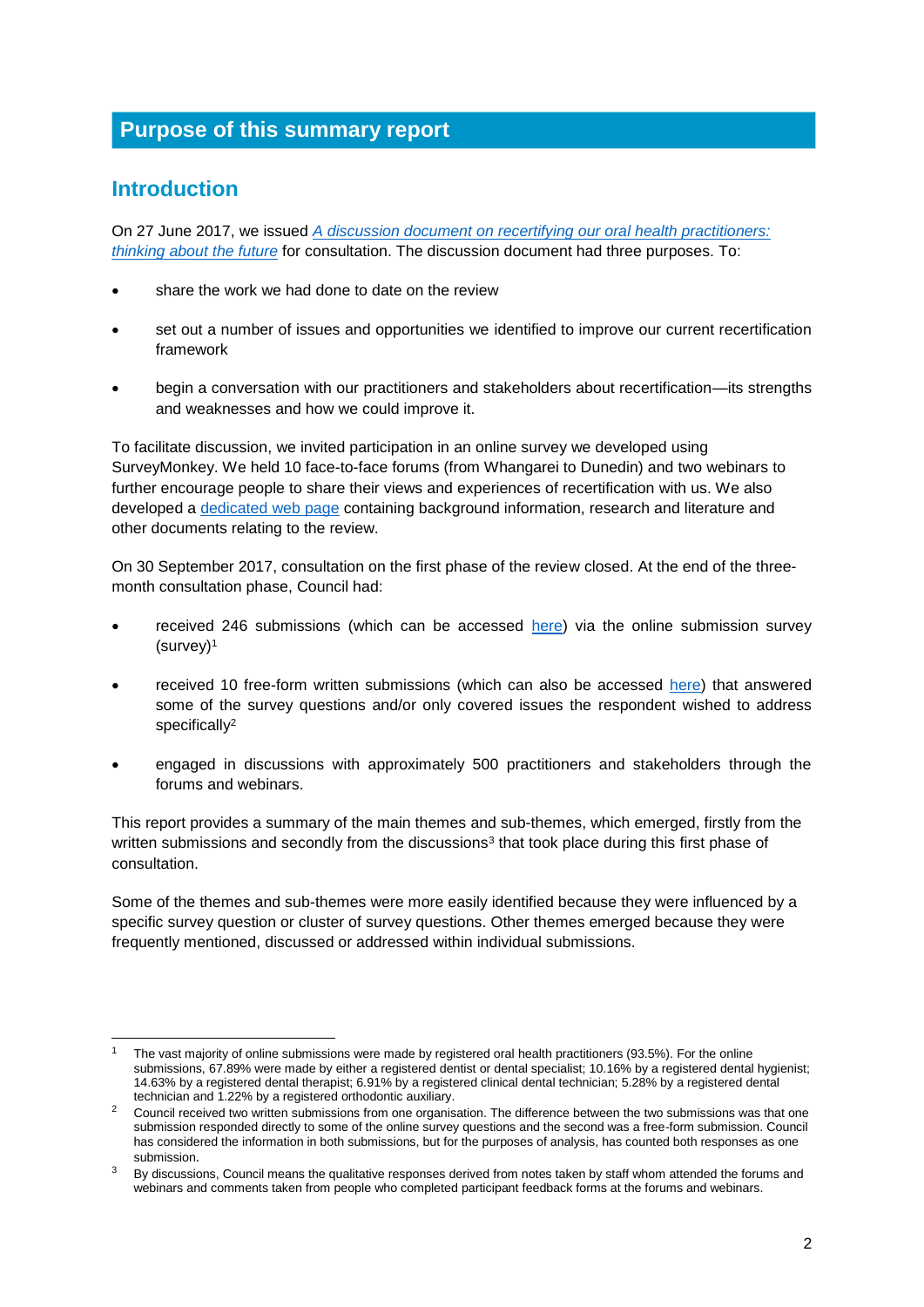## Limitations of this summary report

A concerted effort was made to engage practitioners and stakeholders in the first phase of consultation. We especially acknowledge the efforts of those individuals and branch members of professional associations who shared information on our behalf and encouraged their peers and colleagues to participate in this review.

In addition to the methods used to identify the themes, the following issues should also be noted:<sup>4</sup>

| Submissions were not<br>weighted                                                | All submissions were read and considered equally<br>$\bullet$<br>No additional weighting was given to submissions prepared<br>$\bullet$<br>by groups, professional associations or sector groups                                                |
|---------------------------------------------------------------------------------|-------------------------------------------------------------------------------------------------------------------------------------------------------------------------------------------------------------------------------------------------|
|                                                                                 |                                                                                                                                                                                                                                                 |
| <b>SurveyMonkey analytics</b><br>include complete and<br>incomplete submissions | No assumptions were made about the reason/s why<br>all/some of the questions were completed<br>If one or more questions were completed, excluding<br>$\bullet$<br>questions about demographics, the submission was<br>included in the analytics |
|                                                                                 |                                                                                                                                                                                                                                                 |
| There are gaps in<br>perspectives and views<br>obtained                         | There were low participation levels from the public<br>There were lower participation levels for some professional<br>groups than others                                                                                                        |

These issues resulted in some limitations about the conclusions, which can be drawn from this summary report.

# **Analysis of the submissions**

We received and heard a broad range of comments and concerns from people who participated in the consultation process.

Some of these responses were:

- quantitative in nature—responses to closed-ended questions in the survey
- qualitative in nature—responses to open-ended questions in the survey, as well as comments shared during forums and webinars and within the free-form written submissions.

 $\overline{4}$ <sup>4</sup> All respondents who started, but did not finish their submission, were sent an email on 30 October 2017 advising their partially completed submission had been uploaded to our website and collated for consideration by all Council members.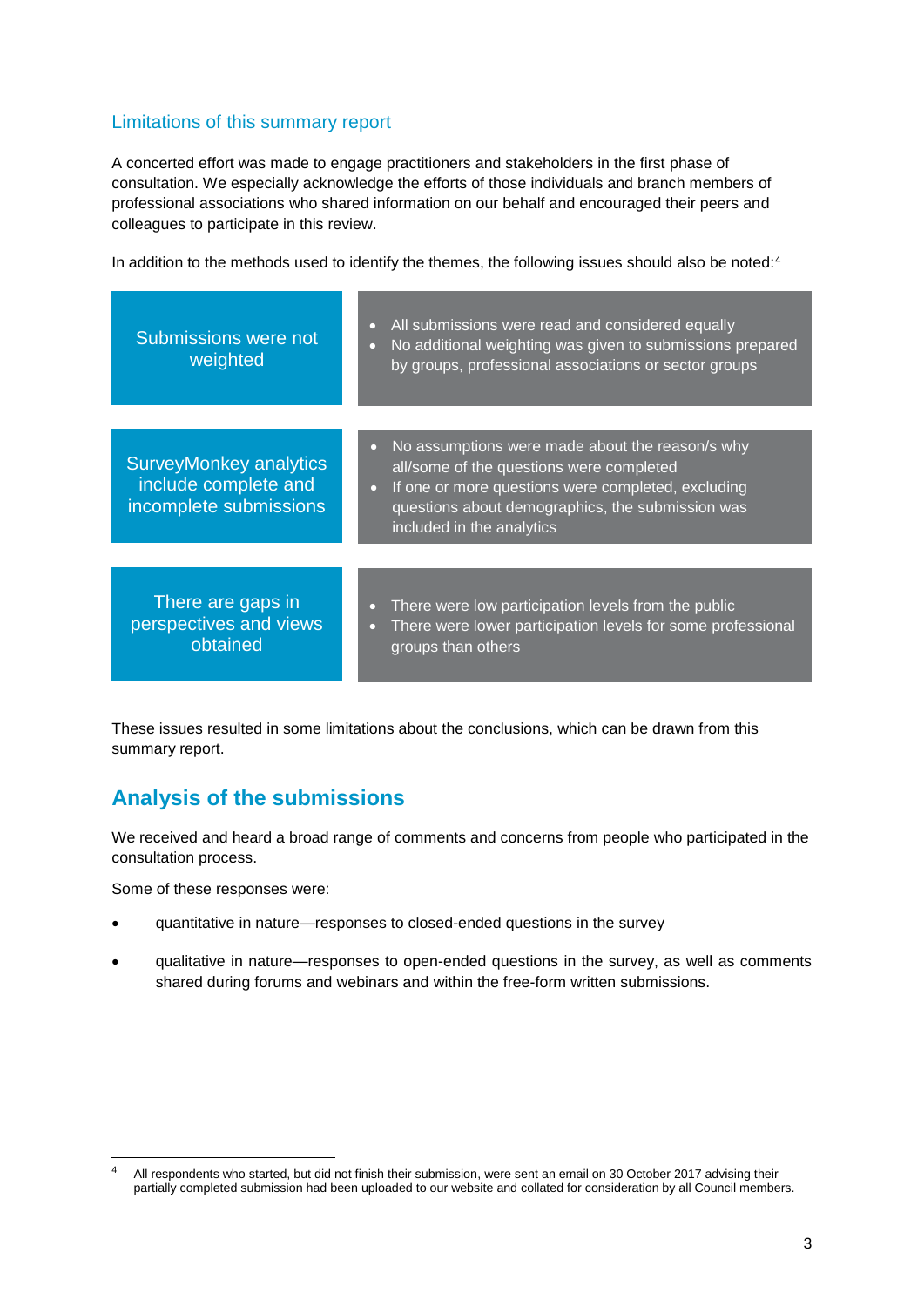We have organised the qualitative responses into four main themes and sub-themes.

The four main themes are:



In addition to these themes and sub-themes, this summary report also includes a breakdown of the quantitative responses to the questions in the survey (see Appendix one).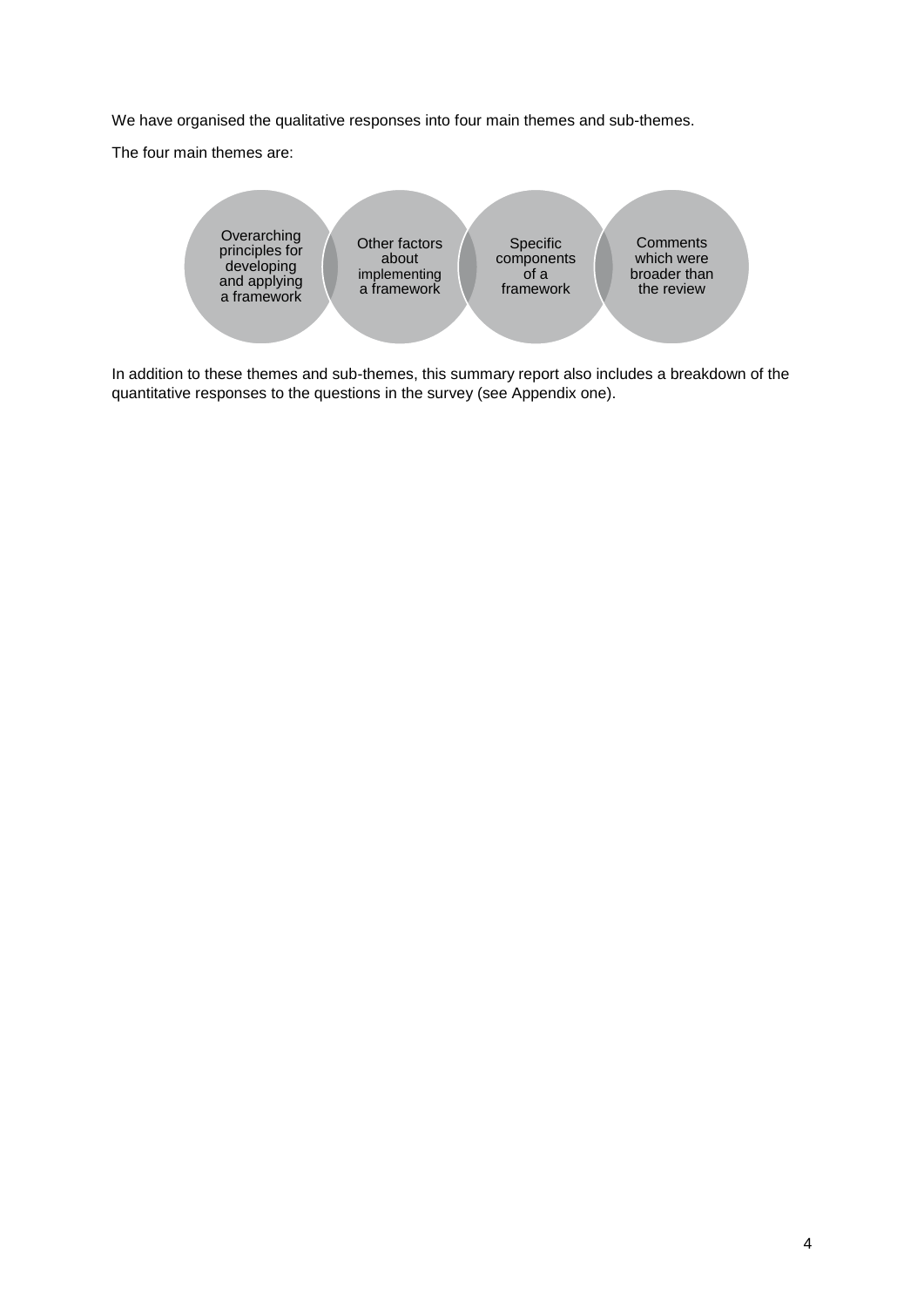# **Overarching principles of a framework**

Many of the comments we received were about how and what we should consider if a new (or altered) recertification framework was to be developed. Other comments focused on how the framework should be applied to practitioners.

All of these comments seemed to be describing "big picture" ideals and values that lent themselves to the notion of having some overarching principles to guide both the development and application of a recertification framework.

## **Theme: overarching principles for the development of a framework**

Six overarching principles for the development of the framework emerged from the comments we received about recertification. These six principles focused on the need to have a framework:



## Sub-theme: easy for practitioners to use and access

Respondents wanted a recertification framework that was simple, achievable and relevant to their scope of practice. Respondents believed the simpler the process, the more likely it was it would be complied with. Suggestions for a simpler process included:

- making compliance documents and procedures easier to complete and submit for Council's consideration
- having policy and procedural documents that use clear and concise language
- having diagrams and/or guidelines to explain processes and procedures
- having information clearly setting out the steps, actions and consequences that would be taken when specific requirements were not met.

Respondents were also keen to embrace technological opportunities, especially if these included the development of a web-based recertification system so practitioners (and the public) could have access to:

- simpler documents and forms which took less time to complete and submit (particularly at annual practising certificate (APC) renewal time) for Council's consideration
- online platforms which encourage the development of collegial (i.e. peer-to-peer) spaces for practitioners to share information and better support one another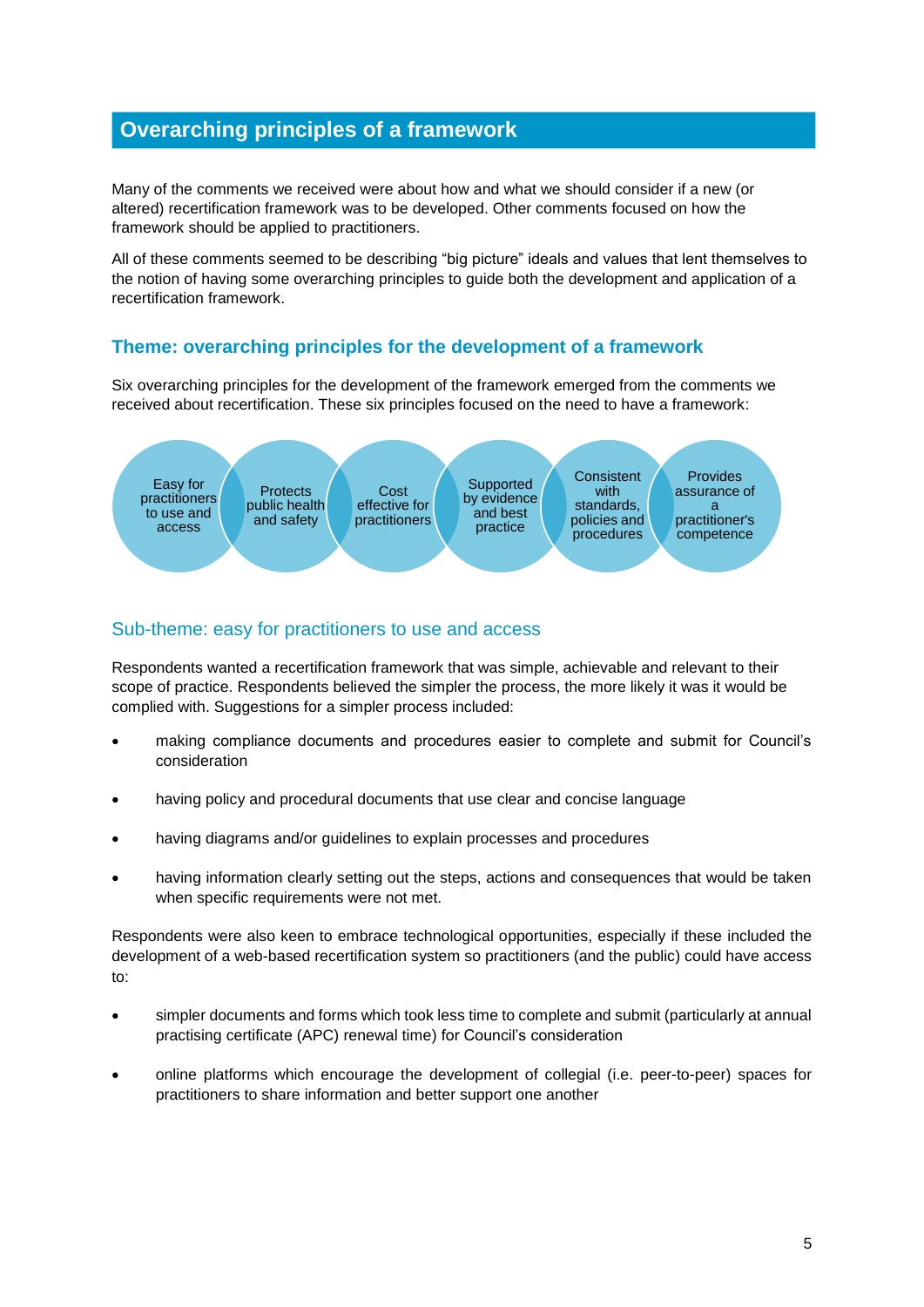online tools to facilitate communication (e.g. webinars and Skype) and easier payment options for fees (e.g. PayPal or credit card payment platforms).<sup>5</sup>

Finally, respondents wanted a recertification process that ensured access to support and remedial systems at the earliest opportunity.

#### Sub-theme: protects public health and safety

Protecting the health and safety of the public was a key consideration in many of the submissions. Respondents thought the public should expect the best care possible and have confidence that high quality service was being provided by their oral health professional.

Respondents felt that knowing recertification requirements were being monitored by Council and maintained by practitioners enhanced public confidence in their oral health professionals. Respondents also felt (although there were mixed views on this point) that the public should be empowered to know when they were receiving good care and, if necessary, know how to report poor practice to the appropriate authorities.

Other issues raised by respondents about public health and safety included:



#### Sub-theme: recertification is cost effective for practitioners

The issue of financial costs/impacts was also a key issue for respondents. However, this issue was divided into two categories—the costs associated with recertification (e.g. APC fees) and the direct and indirect costs (e.g. those associated with fulfilling the requirements of APC renewal) for practitioners.

Other comments related to this sub-theme included Council:

-

keeping the costs for administering and implementing a framework as low as possible

The issue of fee payments spread over 12 months was also raised by some respondents.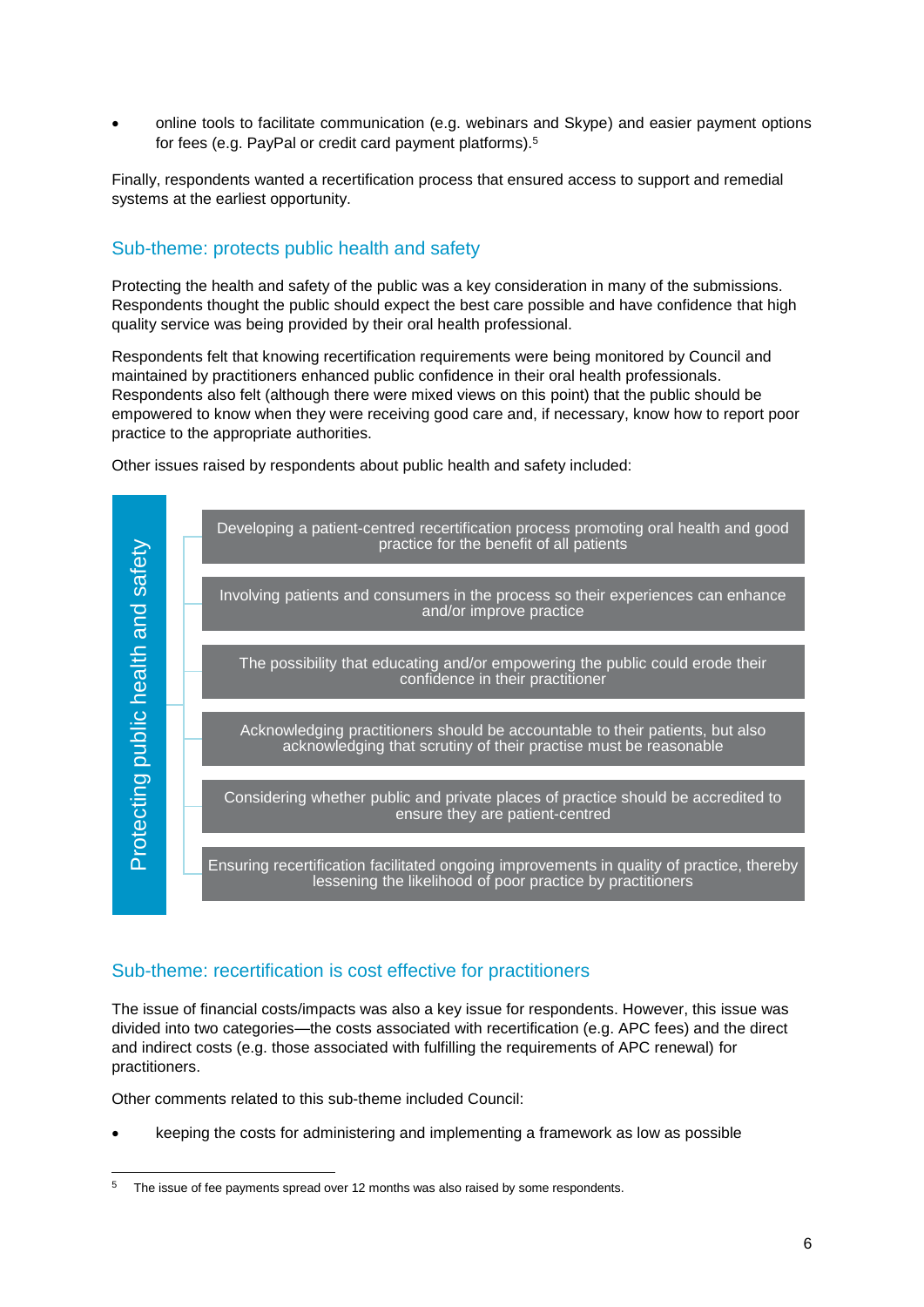- being more aware of the impact of compliance requirements and how this can have flow-on effects for practitioners (e.g. prohibitive cost for some CPD activities)
- considering the use of economic rewards (e.g. lower APC fee and/or disciplinary levy) as a means of encouraging compliance
- being pragmatic and focused on deploying its limited resources where they are most needed and likely to be most productive and/or effective for the public and practitioners.

#### Sub-theme: supported by evidence and best practice

Developing a framework that is supported by evidence and best practice about recertification and the oral health sector was important to respondents. The need for robust evidence applied not only to the development of the framework, but also the individual components that would form the complete framework.

On the issue of evidence and best practice, respondents had the following comments:



## Sub-theme: consistent with standards, policies and procedures

Respondents had three key points about the development of a recertification framework. These were that:

- recertification needed to include and be consistent with current practice standards
- recertification provided an opportunity to ensure current practice standards were clear, concise and transparent for everyone
- a recertification framework must also meet New Zealand's Trans-Tasman statutory obligations.

#### Sub-theme: provides assurance of a practitioner's competence

Like protecting public health and safety, providing assurance of competence was also a key issue for many respondents. Respondents wanted a clear definition of competence included in a recertification framework.

Some respondents also thought quality control was needed to address all aspects of professional competency. Other respondents thought competence needed to be connected to the initial registration process for practitioners.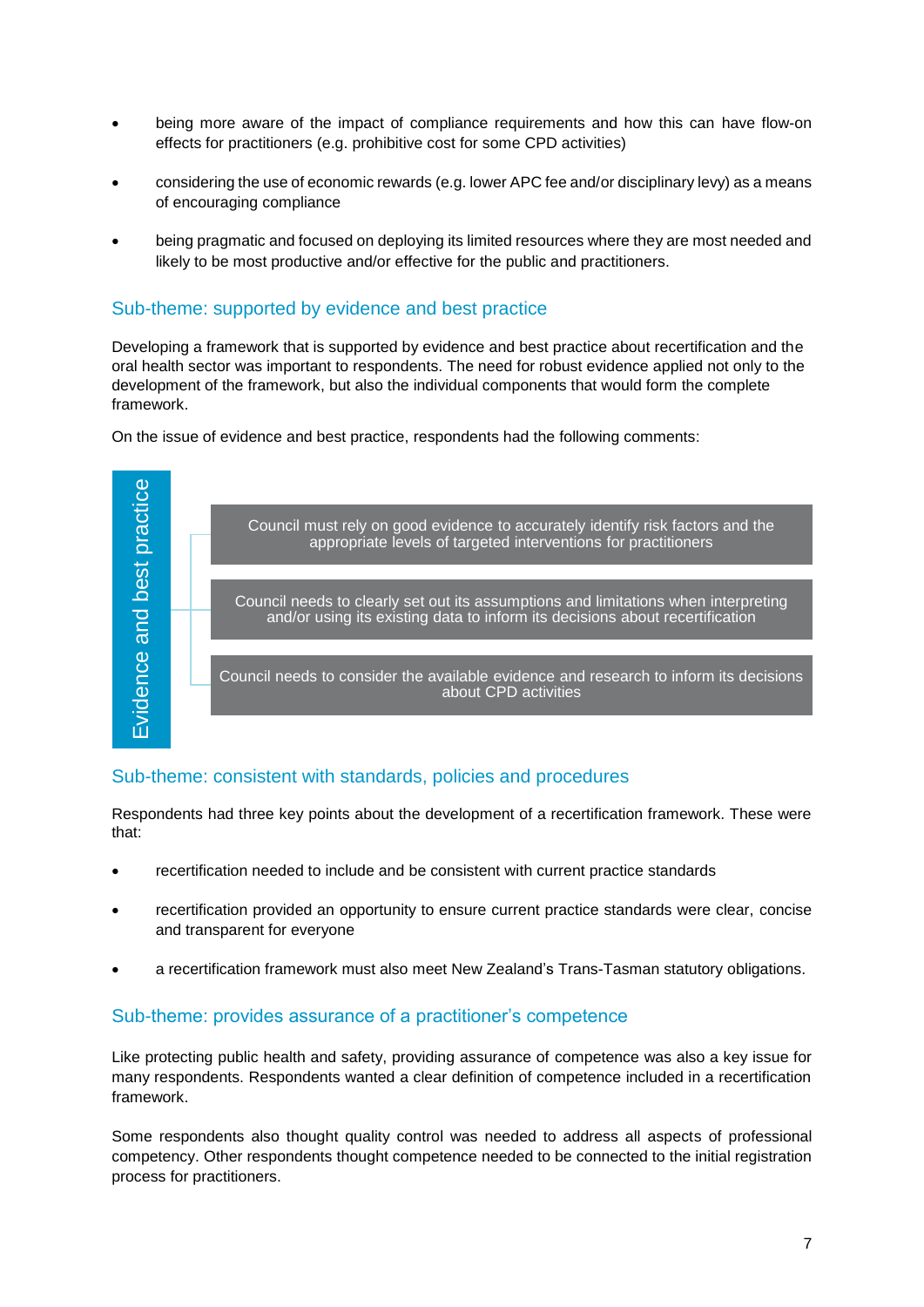#### Respondents also thought:



# **Theme: overarching principles for applying a framework**

In addition to comments about principles to guide the development of a framework, respondents also considered the application of a framework to practitioners to be an important issue.

Four overarching principles emerged from the submissions. To adhere to these principles, the recertification framework should:



## Sub-theme: recertification will be fair for all practitioners

The idea of fairness for all practitioners was mentioned frequently in submissions. Some respondents expressed frustration because they felt our current approach did not recognise the differences between scopes of practice and/or a person's practising environment.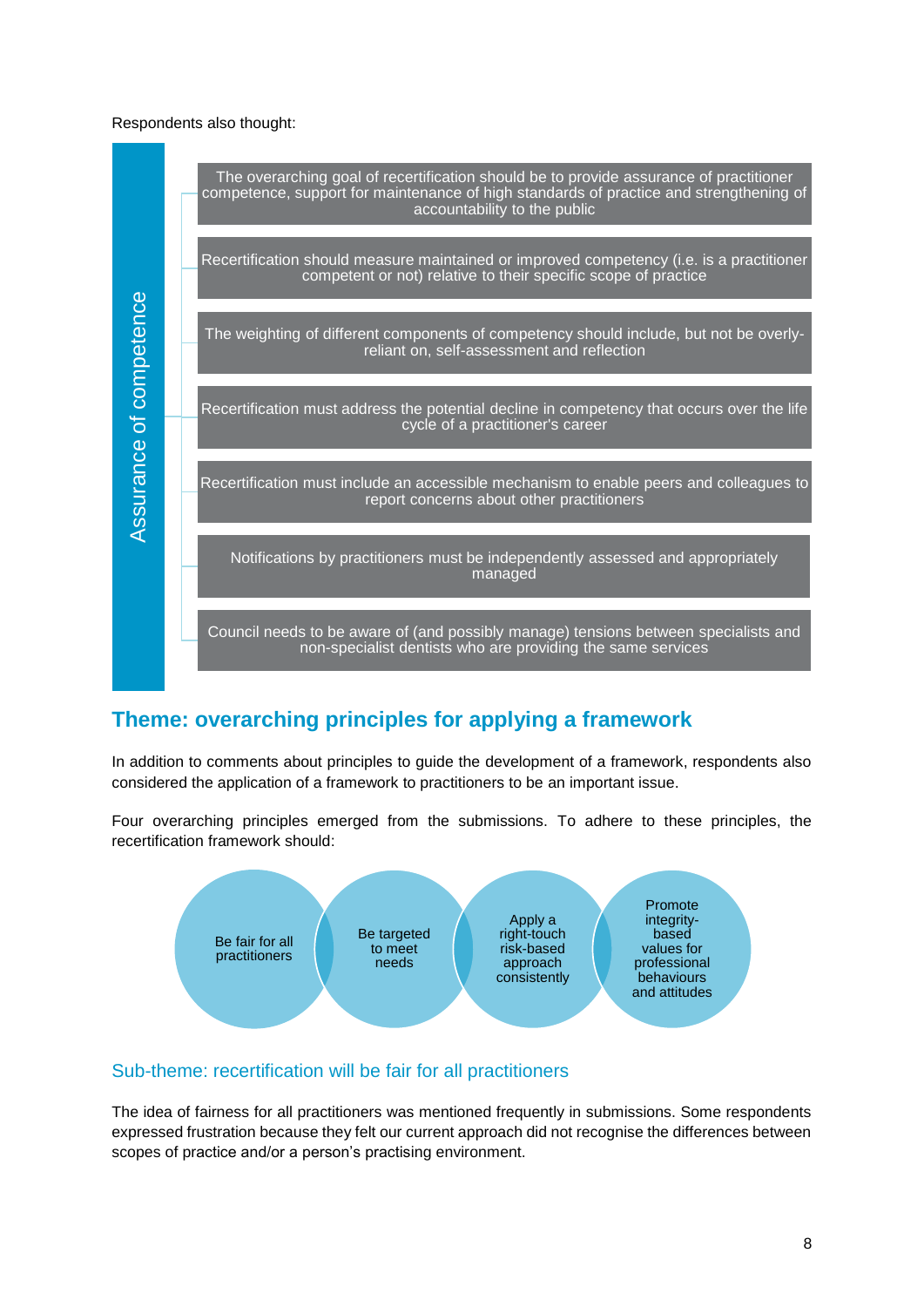Other respondents wanted a framework that emphasised good behaviours and attitudes. And these respondents favoured a system that could reward or reduce compliance requirements for practitioners who continually exhibited these good behaviours and attitudes (although this view was not shared by all respondents).

On the principle of fairness, respondents made the following observations:



## Sub-theme: recertification will be targeted to meet need

Respondents wanted a framework that could identify practitioners who needed additional support and guidance. They also wanted an assurance that appropriate support structures (including those provided by peers, colleagues, employers, professional associations and colleges) could be accessed, if, and when required.

However, the idea of "targeting" raised alarm bells for some respondents. Especially when "targeting" was used in relation to "risk identification" and "risk management". These respondents wanted Council to be careful to target only those practitioners who required support.

Respondents also sought an assurance that words such as "target" and/or "targeting" were not alternative terms for "witch hunt" or allowing an individual or group to be unfairly singled out as a result of having "targeting" included in a recertification framework.

Other comments included the need for:

- Council to recognise that practitioners are only human, that they can and do make mistakes
- a flexible framework that coped with dynamic changes within each profession as well as innovations across the oral health sector
- a framework that could differentiate between one-off and ongoing difficulties for practitioners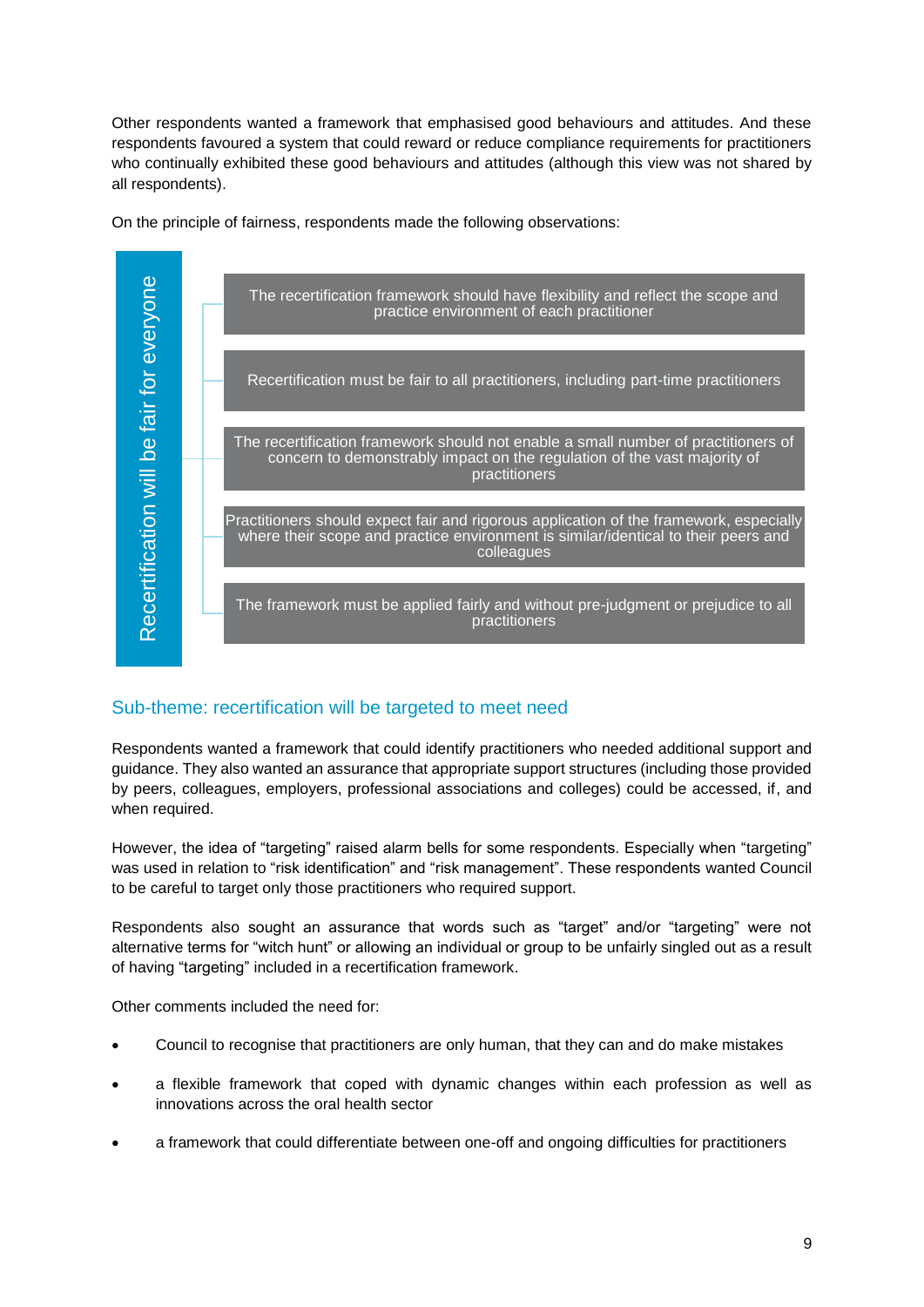- processes that accounted for differences in practitioner levels of training, experience and practice environments, as well as skills and knowledge
- a robust framework that could identify gaps in a practitioner's knowledge and skills and identify appropriate pathways to facilitate improvements
- guidelines and information clearly setting out when and how a practitioner may be sanctioned and/or required to undertake remedial programme/s or interventions.

#### Sub-theme: consistent use of a right-touch risk-based approach to regulation

Respondents wanted a recertification framework that could be objectively and consistently applied to all practitioners. This was a salient point for respondents concerned by the potential loss of institutional knowledge about the development and implementation of a recertification framework—especially when there is a turnover of staff or a change of membership within Council itself. Some respondents saw our move to the use of a right-touch risk-based approach to regulation as a mechanism to address this concern.

Respondents also raised the following issues about right-touch risk-based regulation:



#### Sub-theme: promote integrity-based values for professional behaviours and attitudes

Many respondents used terms such as "professionalism", "professional behaviours" and "professional attitudes" in their submissions. Other respondents talked about the importance of having value-based ideals underpinning or guiding a recertification framework.

The contexts and examples used in the submissions were often wide-ranging. This included the potential for including integrity-based values in a recertification framework.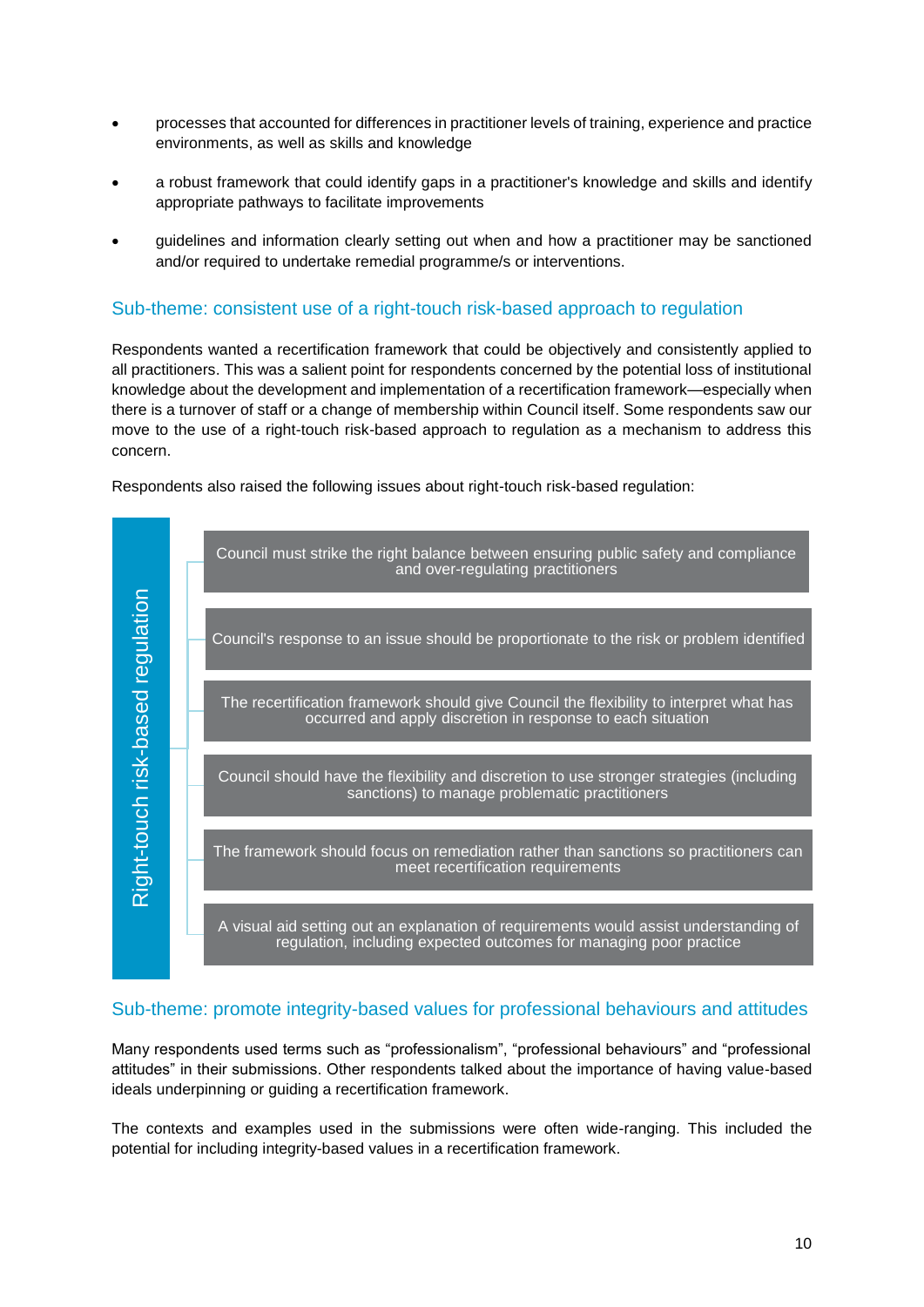Having a values-based approach could support and encourage professional behaviours and attitudes in practitioners. On this issue respondents made the following points:



## Additional comments about applying the framework to practitioners

In addition to identifying principles about the application of a recertification framework to practitioners, respondents also made additional comments, which should be considered in this review. These additional considerations were:

- the need to allay practitioner fears they may be unfairly targeted or tainted by risk profiling and targeting as well as being mindful of unconscious bias when using risk-based tools and mechanisms
- that the principles of natural justice and non-discrimination will be protected
- there should be no surprises—practitioners should know what is required and what the likely outcomes will be when these requirements are not met
- considering whether a recertification framework should manage the impact that unreasonable expectations from patients can have on practitioners.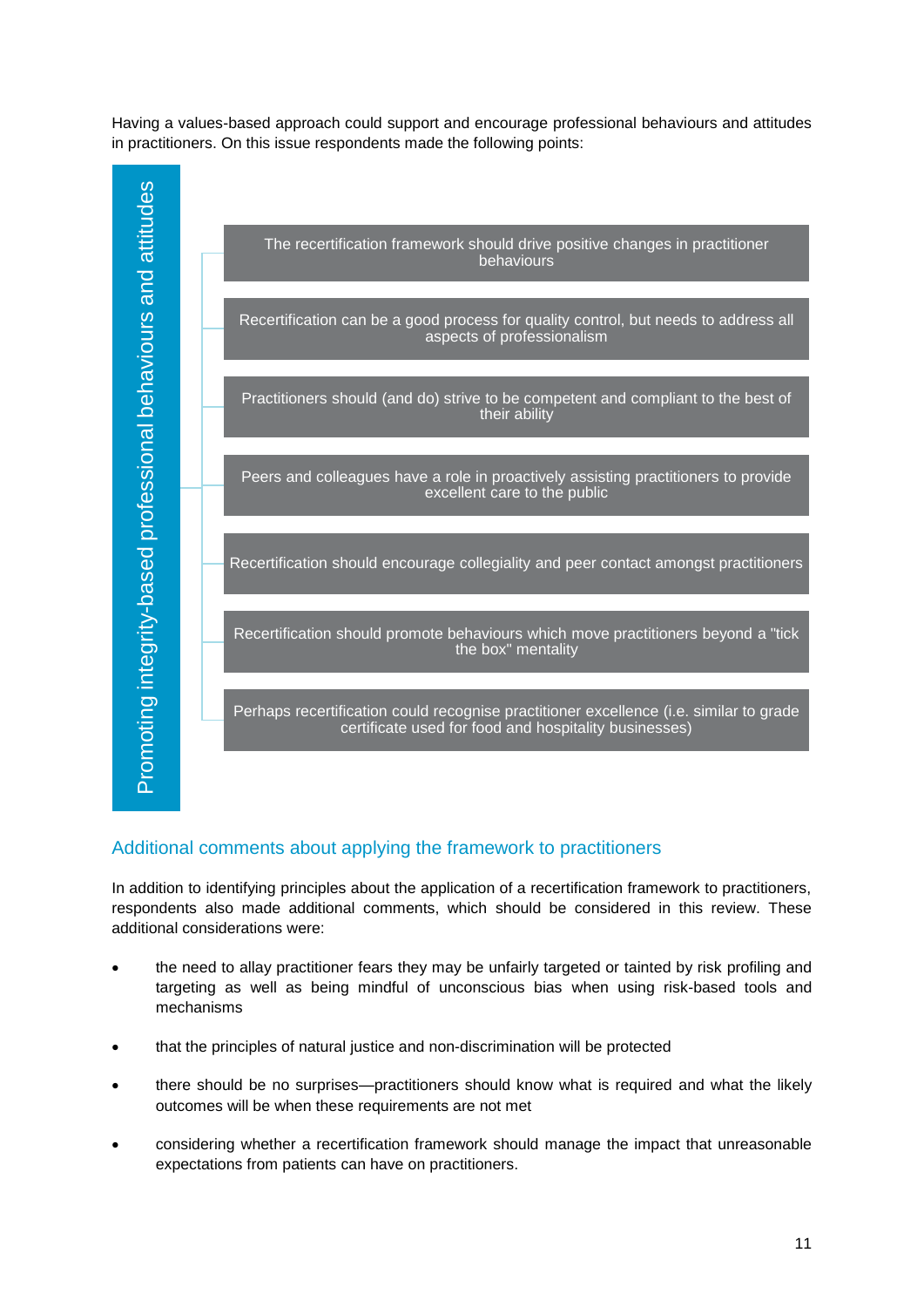# **Other factors influencing how a framework will be implemented**

In addition to the principles, which could guide the development and application of a recertification framework, there were three additional factors respondents felt would impact on implementation.

These three factors were:



#### Sub-theme: methodology for use of risk tools

There was no universal agreement on the potential use of tools and mechanisms to identify and manage risk/s for practitioners. We will be giving further consideration to these reasons as work on the recertification review progresses.

What also emerged from respondents' comments was the need for us to have a clear methodology, should we decide to use a range of risk tools—including risk profiling—to identify and assist practitioners in need of additional support.

On the issue of methodology for the development and use of risk tools, respondents had the following comments:

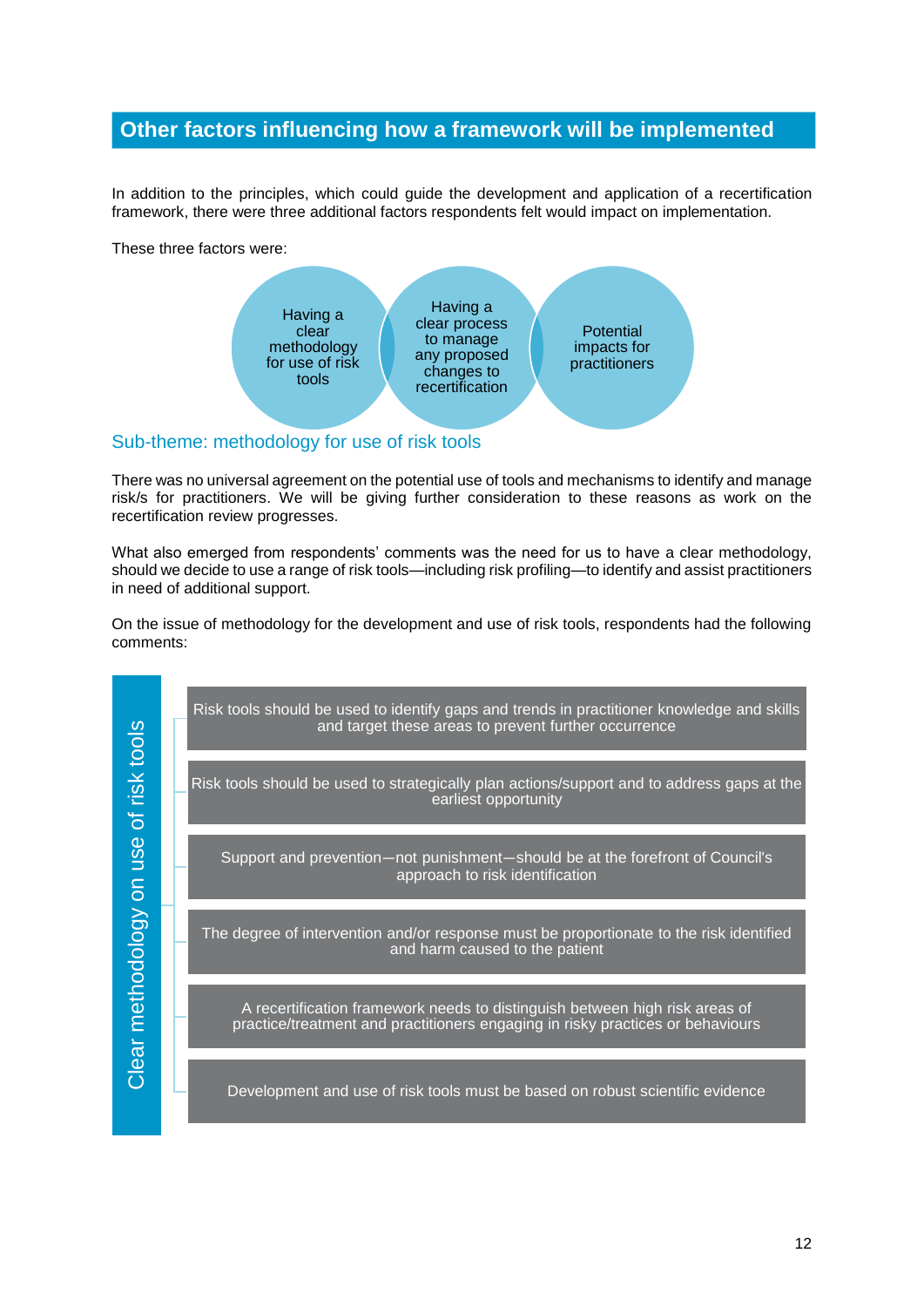In addition to the comments set out above, respondents also felt:

- the goal of risk identification should be to educate and help practitioners become positive members of the dental community
- it was important that a relevant set of risk indicators/factors was developed as part of a recertification framework
- that having good risk tools will help Council to proactively identify practitioners who are competent and/or compliant, and those who may currently be falling through the cracks
- a recertification framework needs to include an engagement strategy for practitioners who do not want or think they need targeted interventions and support
- Council needed to have good data from multiple sources (i.e. internal and external) in order to develop risk indicators/factors and to appropriately apply these to practitioners
- Council needed to consider how it could utilise existing expertise/experience of people within professional associations who are already involved in mediation/dispute resolution work—as a means of identifying risk factors and trends
- Council must continually review and evaluate its recertification framework to measure the effectiveness of its approach and impacts (positive and negative) on practitioners.

#### Sub-theme: managing the change process

The possibility of change and the need to have a process to manage potential change was also an important factor for respondents. Comments focused on:

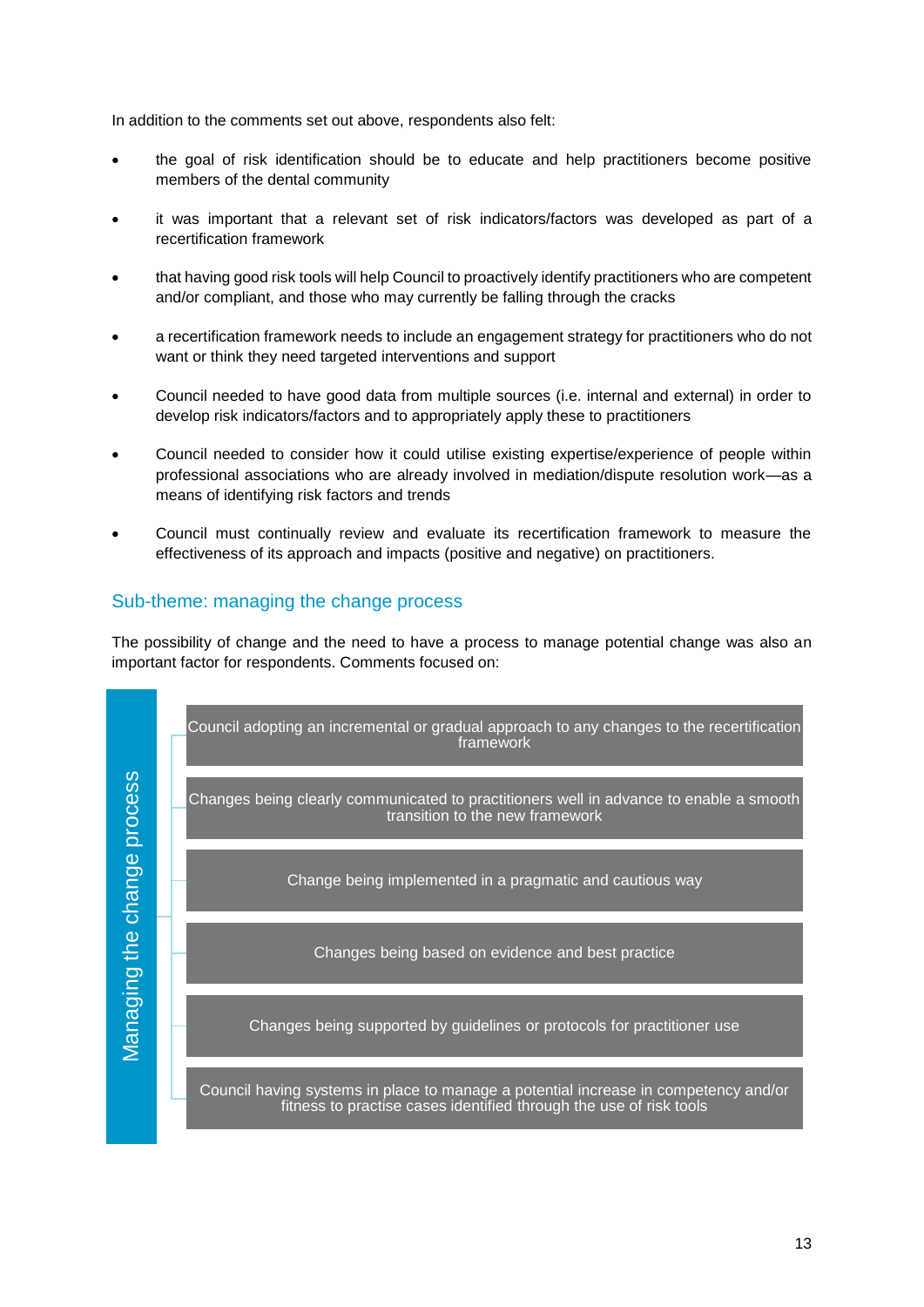#### Sub-theme: potential impacts for practitioners

For some respondents, implementing a new recertification framework (or changing the existing framework) prompted comments about the impact this would have on practitioners.

Some of these comments were consistent with concerns raised under other themes in this summary report. These included the positive effect of using data to identify trends (i.e. ongoing incidents of poor practice and/or compliance issues) to proactively manage and support practitioners.

Other respondents called for us to be clearer about compliance with our practice standards and recertification requirements. For some respondents, this meant more effort needed to be put into the development of straightforward information, especially about the consequences of non-compliance.

The issue of fairness (i.e. that recertification requirements will be applied consistently to all practitioners and consideration will also be given to scope of practice and working environments) also featured prominently in submissions. Some respondents expressed frustration their own experiences were more onerous than those of their peers and colleagues. Others believed it would be inequitable and unfair to let the concerns of a small group of practitioners significantly impact on the majority of practitioners (i.e. the development and implementation of a new recertification framework).

Respondents also reiterated their concerns about the use of risk tools, including the possibility this could have the unintended consequence of eroding professional/collegial and peer relationships.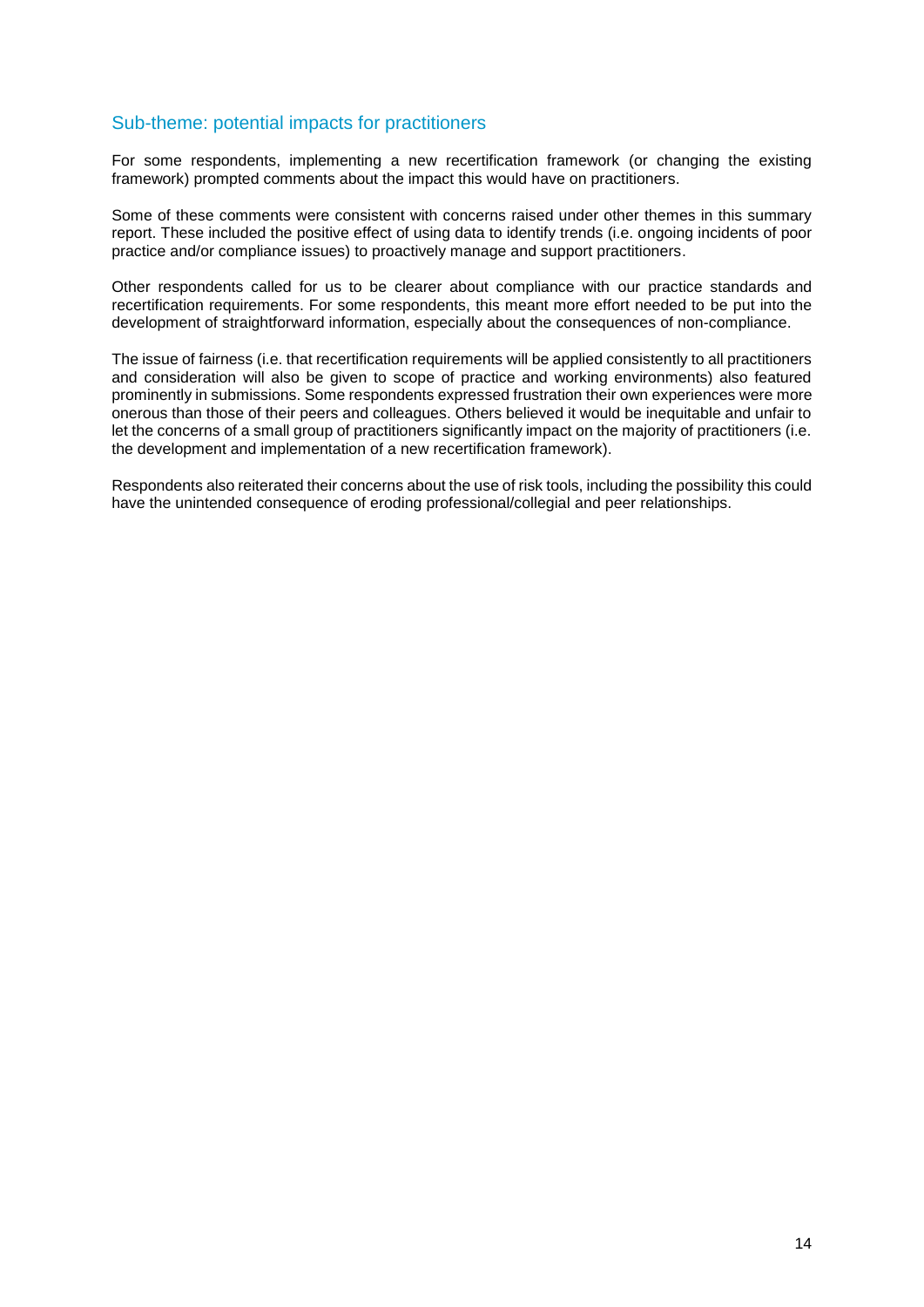# **Components of recertification**

This section of the summary report sets out the issues and comments respondents had about some of the core components of a recertification framework. These comments have been organised under four key themes:



While the majority of comments related to two themes—CPD and audits and reviews—respondents also shared wide-ranging opinions about mentoring and support and competency.

# **Theme: continuing professional development**

Six sub-themes were identified from the comments received about CPD.<sup>6</sup> These comments have been organised under six sub-themes and focus on:



## Sub-theme: what CPD achieves for practitioners

Many respondents thought CPD should be educational in nature—with a focus on broad technical and clinical aspects of practice. Many respondents also felt CPD should build on the knowledge and proficiency a practitioner gained while acquiring their tertiary qualifications. Other respondents felt CPD needed to promote the concept of continuous learning and that it could help practitioners to stay up-todate on innovations within their profession and scope of practice.

Respondents felt CPD could:

- help maintain knowledge and competence
- help maintain a practitioner's ethical and moral obligations
- ensure every practitioner was maintaining a minimum level of ongoing education and learning
- be an indicator of issues affecting a practitioner's competence.

<sup>6</sup> It should be noted that CPD was also a key focus of discussions for people who participated in the forums and webinars.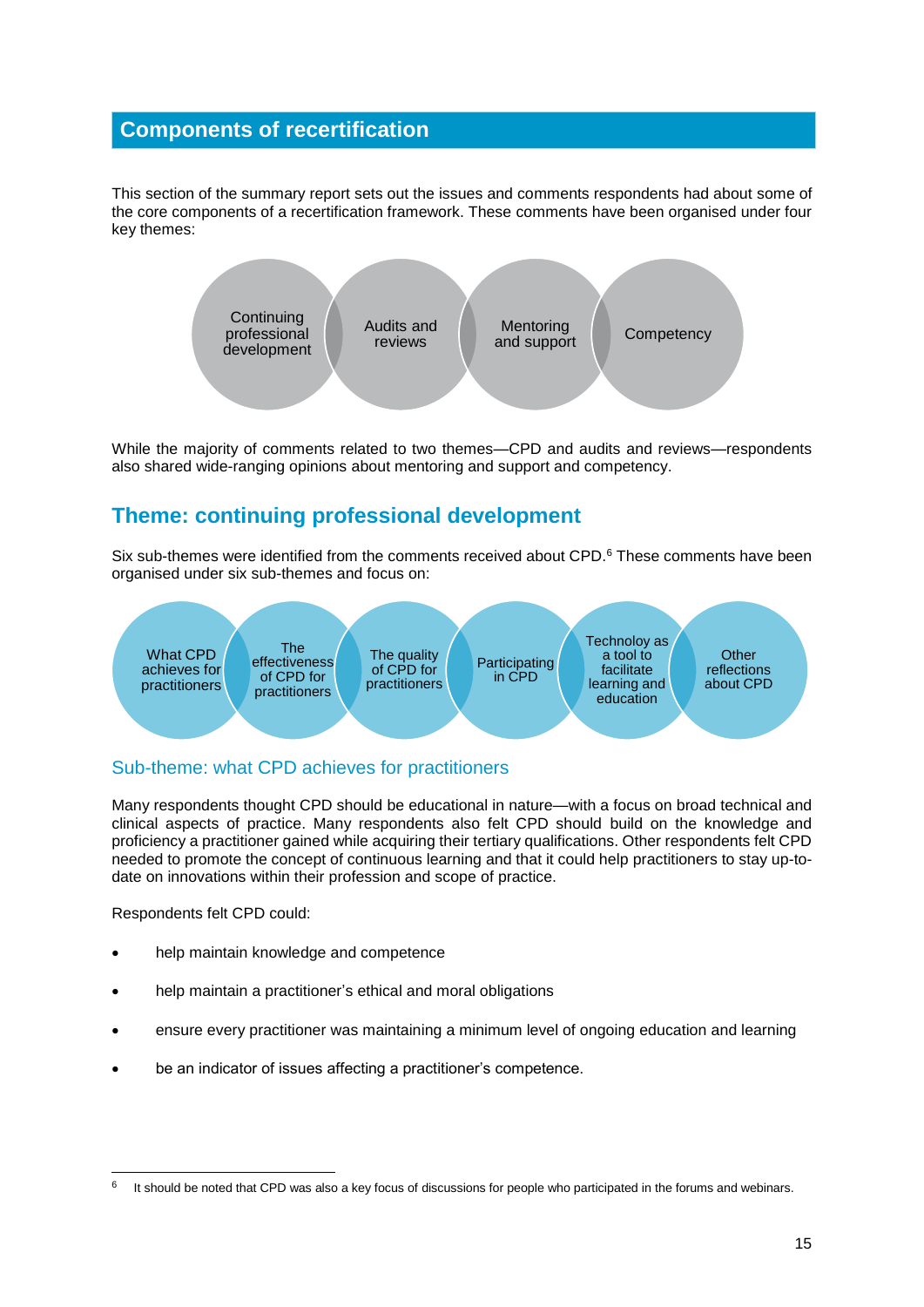## Sub-theme: the effectiveness of CPD

Respondents felt CPD must provide the public an assurance that practitioners were maintaining current knowledge and competence. However, some respondents also questioned whether CPD—as it is currently structured and implemented—is as effective as it could be. Respondents also questioned whether collecting CPD points/hours is an actual indication of a practitioner's competence.

Comments about what would improve the effectiveness of CPD included:



## Sub-theme: quality of CPD

Respondents queried the value of some CPD courses and activities and believed some CPD was of a poor quality. Respondents felt there should be more rigorous assessments of CPD courses—especially where CPD points were allocated for participation. Furthermore, respondents felt more emphasis needed to be given to evidence-based, dentistry-focused CPD courses.

Respondents thought the person or organisation running CPD courses and activities was an important consideration. Respondents believe there are differences between companies promoting their own products and reputed teaching bodies. Respondents also felt an assessment of the quality of CPD courses should be extended to overseas-based educators providing short courses in New Zealand.

Some respondents suggested:

- having accredited CPD providers would help monitor and maintain course quality and the allocation of CPD points associated with each activity
- CPD providers should consistently seek participant feedback to improve the quality of their CPD courses
- CPD needs to be based on a practitioner's actual work and working environment.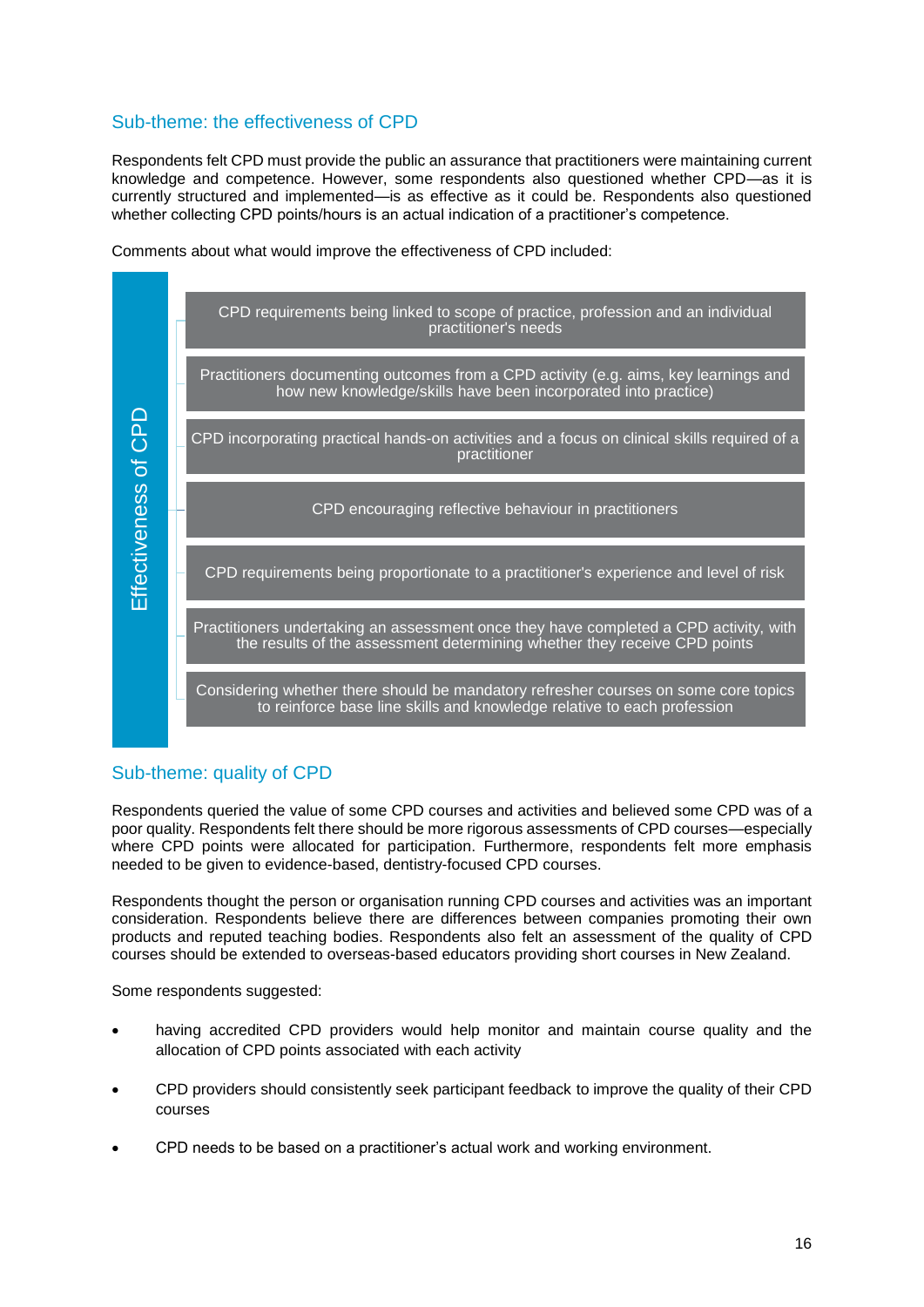Respondents also expressed annoyance and frustration about the content of "CPD-sponsored" courses. Respondents believed courses provided by industry groups could be biased and misleading. They also felt presenters should have to declare any conflicts of interests or sponsorship deals at least at the beginning of their presentation. Ultimately, respondents thought more needed to be done to limit and/or prevent the availability of these types of courses.

## Sub-theme: participation in CPD

We received a lot of comments about the participation barriers some practitioners face when trying to meet their current CPD requirements.

Some respondents provided suggestions about how current CPD requirements could be improved. These included:

- less focus on the need for practitioners meeting CPD requirements (i.e. prescribed hours) and more focus on the benefits associated with participating in CPD activities (i.e. ongoing acquisition of knowledge to maintain and/or improve skills and practice)
- linking participation requirements to risk factors (e.g. number and/or type of notifications or complaints received by a practitioner)
- Council exercising discretion and flexibility if a practitioner has attended all available courses relevant to their profession and scope of practice, but still has a shortfall in meeting their CPD requirements.

Cost was seen as a major barrier for many respondents. For some, the upfront costs of expensive courses and/or CPD activities was prohibitive. Respondents also highlighted the hidden costs associated with participation. These included travel and accommodation, loss of business and/or additional costs associated with cover (i.e. locums) while participating in CPD activities.

Respondents were also concerned that a potential increase in CPD hours would make it even more difficult for some practitioners to meet their CPD requirements. Other respondents said:



#### Sub-theme: technology as a tool

Capitalising on the use of technology in a recertification framework was a point mentioned in many submissions. In fact, some of the technology-based comments in other parts of this summary report are also relevant to the discussion about CPD.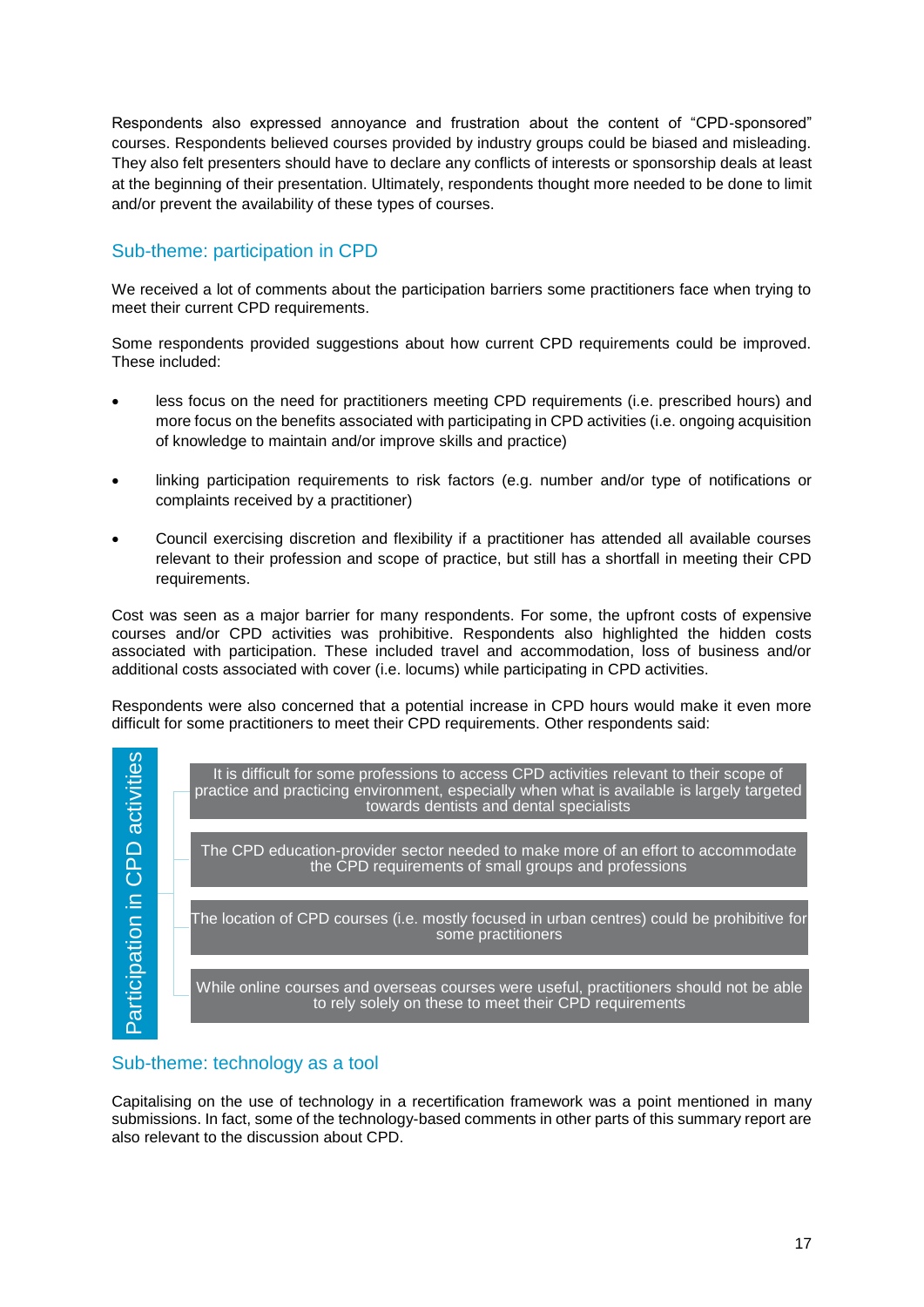Respondents could see the advantages of technology as a way of facilitating and enhancing participation in CPD activities. Respondents also saw technology as a tool for promoting interactive learning, reducing costs (such as travel and accommodation expenses) associated with participation and using an online questionnaire to identify ongoing or new learning areas to assist a practitioner's competency.

Respondents saw an opportunity to use technology (e.g. online forums and professional groups) to facilitate information sharing. These same respondents saw technology as a practical way to provide support, including for practitioners requiring peer-to-peer and remedial-based assistance.

#### Sub-theme: other reflections about CPD

Some respondents felt recertification should promote ongoing learning and regular participation in activities. They also wondered if CPD could contribute towards an overall goal of optimising good oral health for more people.

Some respondents felt consistent and regular participation would prevent front or end loading of courses or activities just to complete CPD requirements. Other respondents thought CPD needed to help practitioners achieve learning objectives and outcomes associated with their professional development.

However, some respondents felt CPD could be repetitive and they struggled to find new or interesting topics. This was especially difficult for those who believed not much changed in dentistry during the four-year CPD cycle.

Other reflections about CPD for practitioners included:



# **Theme: audits and reviews**

The discussion document identified six areas where we thought there were opportunities to make changes to our recertification framework. Area three focused on risk identification and included three questions in the survey about tools or mechanisms to identify and manage risk.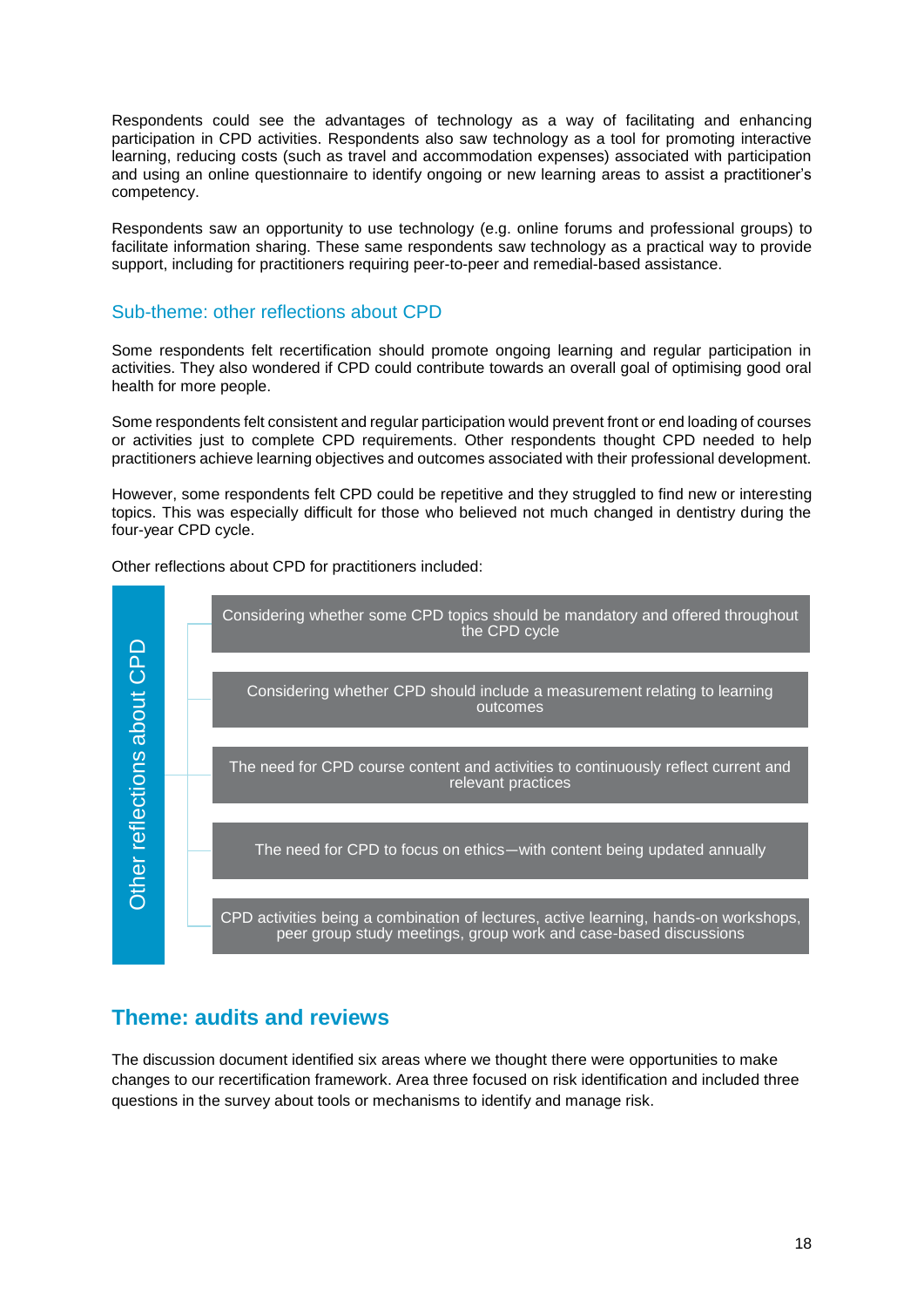Respondents had a lot to say about risk identification tools and mechanisms—particularly audits and reviews. We have organised these comments into the following sub-themes:



# Sub-theme: identifying issues or problems

Respondents were clear that a recertification framework should identify practitioners who are not competent and may currently be falling through the cracks.

Some respondents also wanted us to review existing data to identify any patterns/trends that could feed into decisions about who should be audited or reviewed and how frequently. Other respondents thought that:

- audits and reviews could be used to identify practitioners who have a "tick-the-box" mentality about recertification
- questionnaires and frequency of complaints and notifications could be used to identify risk factors
- Council could use feedback from peers, colleagues and patients as a way of identifying practitioners who may require additional support or assistance.

## Sub-theme: who should be audited and reviewed

Some respondents believe the current number of practice audits undertaken is too low and felt more practitioners should be audited and/or reviewed. Other respondents felt everyone should be audited at least once within a set time period. Although there was no agreement about the time period, suggestions ranged between three and five year cycles.

On the question of who should be audited or reviewed, respondents thought that:

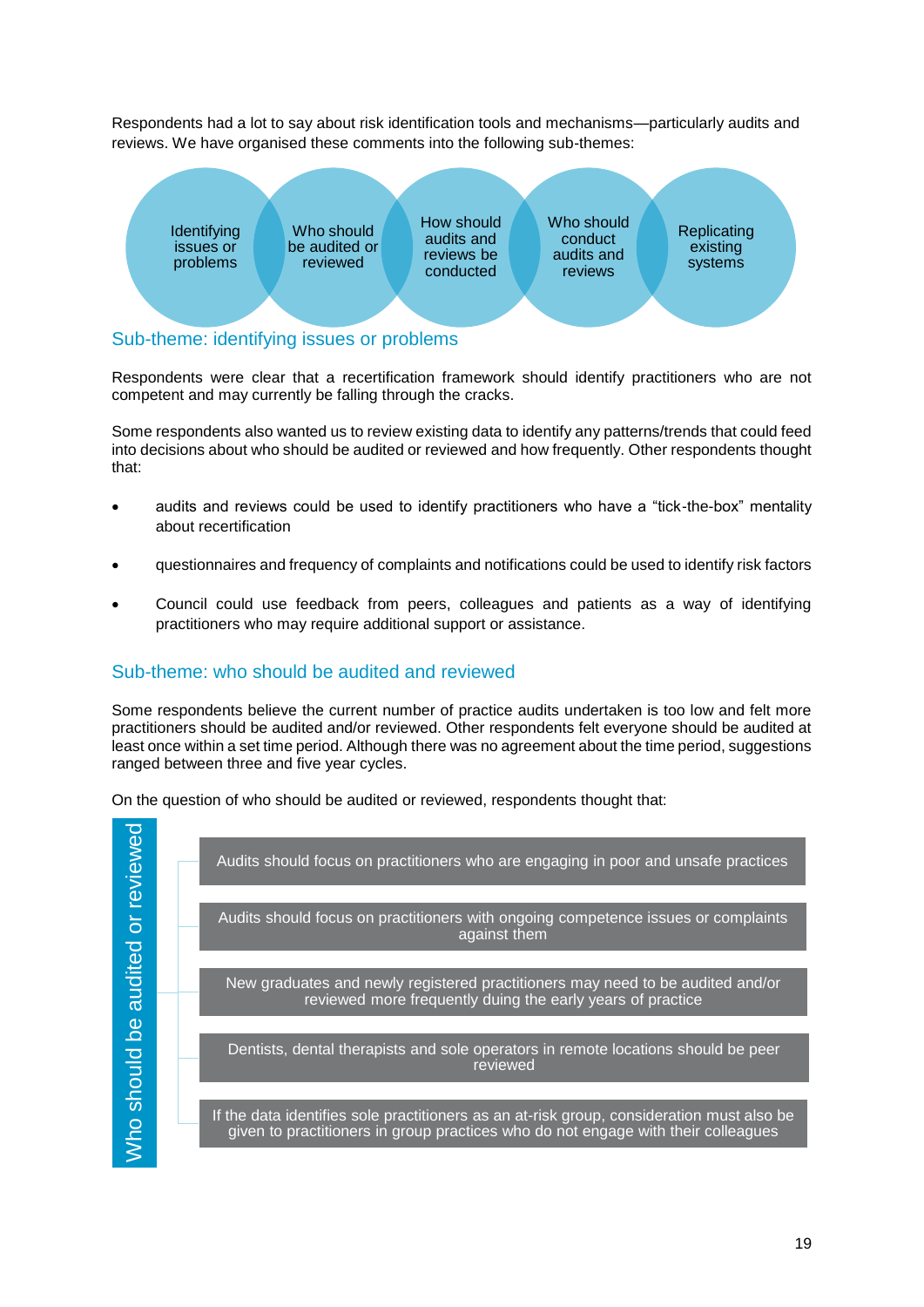## Sub-theme: how audits and reviews should be conducted

Respondents expressed a range of views about how audits and/or reviews should be conducted. This included:

- questioning whether reviews and audits should be mandatory and undertaken annually
- suggesting practitioners should have to undertake a systematic and periodic (rather than random) onsite audit or review which also included a practical compliance component.

Some respondents liked the written audit that is currently required for APC renewal. Other respondents thought the inclusion of a compliance checklist (perhaps as part of the written audit) would more strongly encourage practitioners to self-reflect on strengths and gaps in their knowledge and skills.

There was also a suggestion the audit process be a two-tier system, firstly designed to identify problems. And secondly, to undertake more intensive probing of the issues identified so appropriate recommendations could be made to address issues, arrange support and put a follow-up process in place to track a practitioner's progress.

Other comments included the need for audits and reviews to:

- be relevant to a practitioner's profession and practice environment
- be an assessment of a practitioner's skill—preferably done by observing a person in their practice/working environment
- include information comprised of patient feedback and peer reviews
- include clinical audits as a routine part of recertification.

## Sub-theme: who should conduct audits and reviews

On the issue of who should conduct audits and reviews, respondents had the following comments:

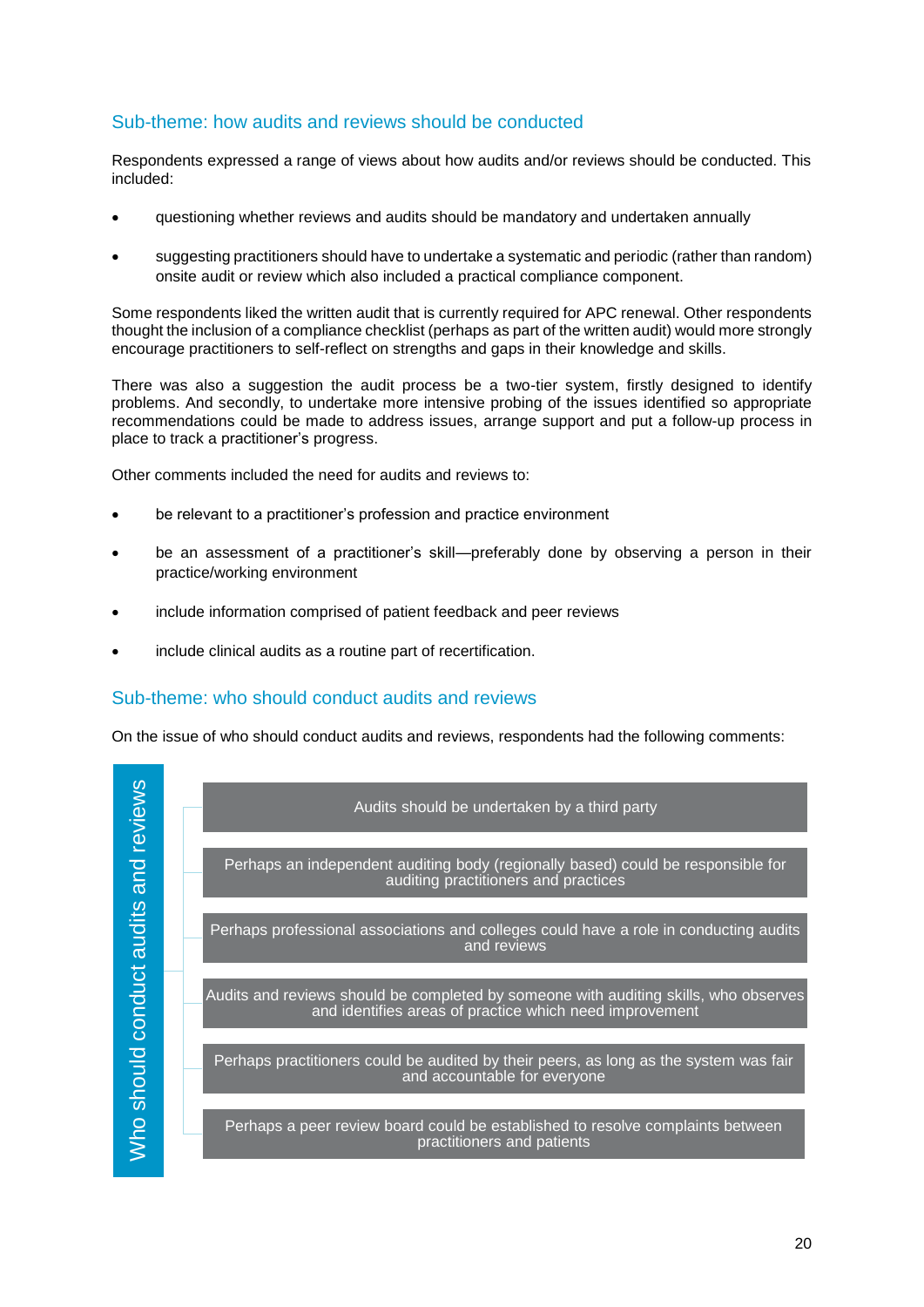#### Sub-theme: replicating existing systems

Some respondents also felt we already have good audit and review tools in use across different professions and in different practice environments. These respondents felt that if a practitioner was already subject to rigorous auditing/review processes within their own workplaces, the outcomes from these audits or reviews should be accepted in lieu of whatever audit and/or review mechanisms were put in place in our recertification framework.

Some respondents pointed out that:

- a district health board (DHB) employee's standards of practice are documented and clinically reviewed annually
- DHB employees already have annual performance development reviews which help to identify CPD requirements
- New Zealand Dental Association (NZDA) and DHBs use peer audits (for DHBs these occur annually)
- all professional associations have internal mediation and conflict resolution processes that could help to identify potential issues
- existing patient complaints systems, especially through the Health and Disability Commissioner (HDC) and DHBs, are robust and could also help to identify practitioners who need additional support.

# **Theme: mentoring and support**

Many respondents favoured a recertification framework which had a primary focus on support and assistance—as opposed to sanctions and punishment. Respondents felt that mentoring and support initiatives were a positive way to help practitioners and correct poor practice.

Comments about mentoring and support have been divided into the following categories:



#### Sub-theme: who needs mentoring or support

Some respondents noted supervision, counselling and mentoring and guidance are important for all practitioners to some degree. Nevertheless, new graduates, new registrants (including those who enter via the NZDREX pathway), practitioners returning to work and practitioners with a pattern of poor care of their patients were frequently mentioned, by respondents, as requiring more mentoring or support than their peers and colleagues.

Respondents were unclear about the length of time the aforementioned groups should continue to receive mentoring or support. These respondents were also unclear about the point at which mentoring and support should be provided to practitioners. In the case of new graduates and new registrants, the general consensus was that additional support would be beneficial if provided at the beginning or in the early years of their practising careers.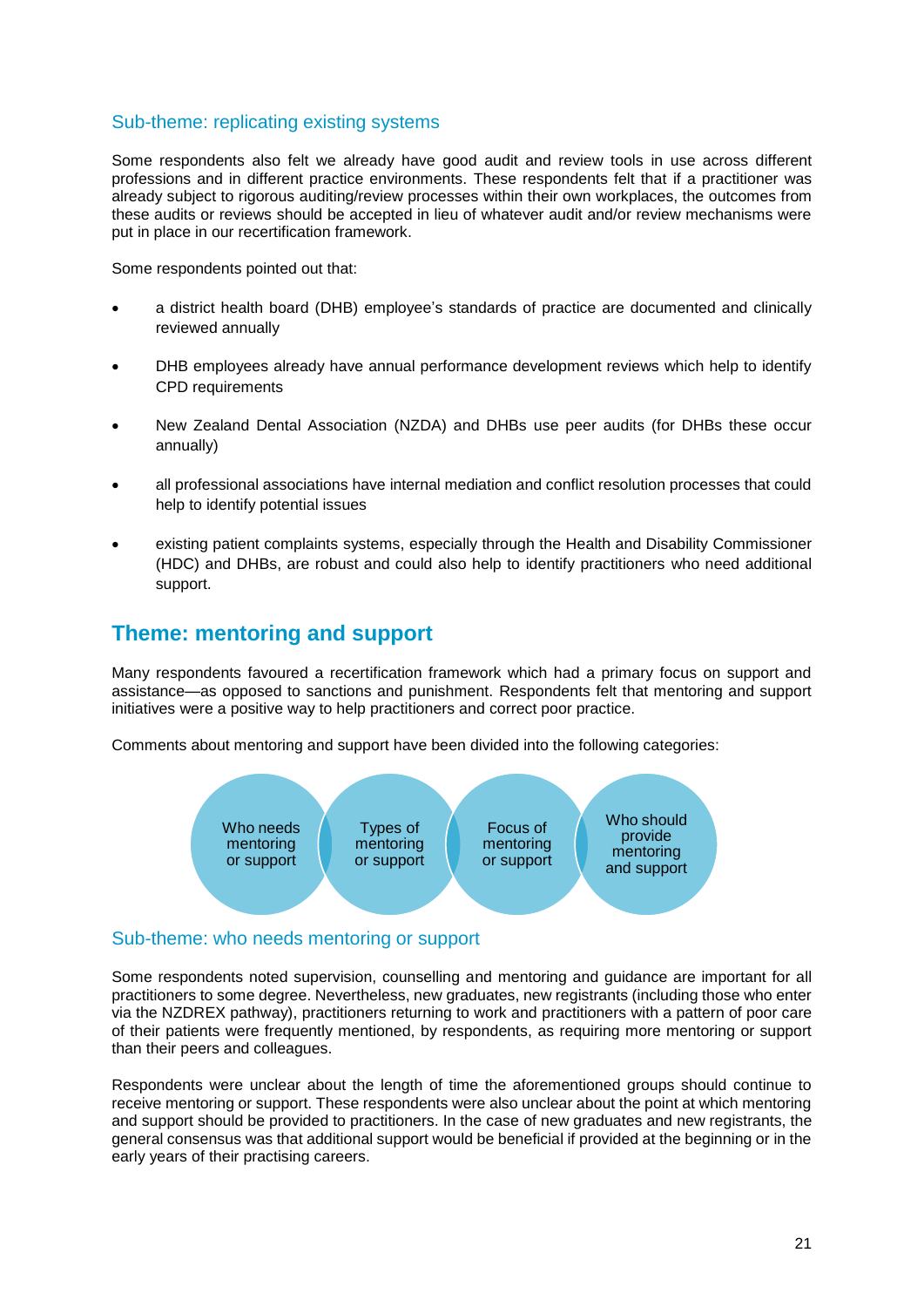## Sub-theme: types of mentoring or support

On the issue of the types of mentoring or support practitioners may require, respondents had the following comments:



## Sub-theme: focus of mentoring or support

Respondents reiterated that mentoring or support should be remedially focused. Mentoring, training and guidance should be provided for an appropriate period of time in those areas proving challenging for individual practitioners.

Respondents felt:

- that competence should be the focus of mentoring for new graduates
- a key focus for new registrants (especially overseas trained practitioners) should be orientating/negotiating their way through their new practising environment (i.e. gaining an understanding of the New Zealand healthcare system)
- new registrants needed mentoring and support that gave them time to adapt to new systems, manage/overcome cross-cultural misunderstandings and/or communication issues.

## Sub-theme: who should provide mentoring and support

Respondents identified a range of people who could provide mentoring and support for new graduates, new registrants and other practitioners requiring additional support and guidance.

Respondents felt the following people and/or organisations were best placed to provide mentoring and support for practitioners:

- locally-based, experienced practitioners who could help build a new graduate's (and arguably new registrant's) confidence, build good skills sets and help their transition from an academic to workplace environment
- managers and employers (if relevant to profession and or type of practice environment) such as those from DHBs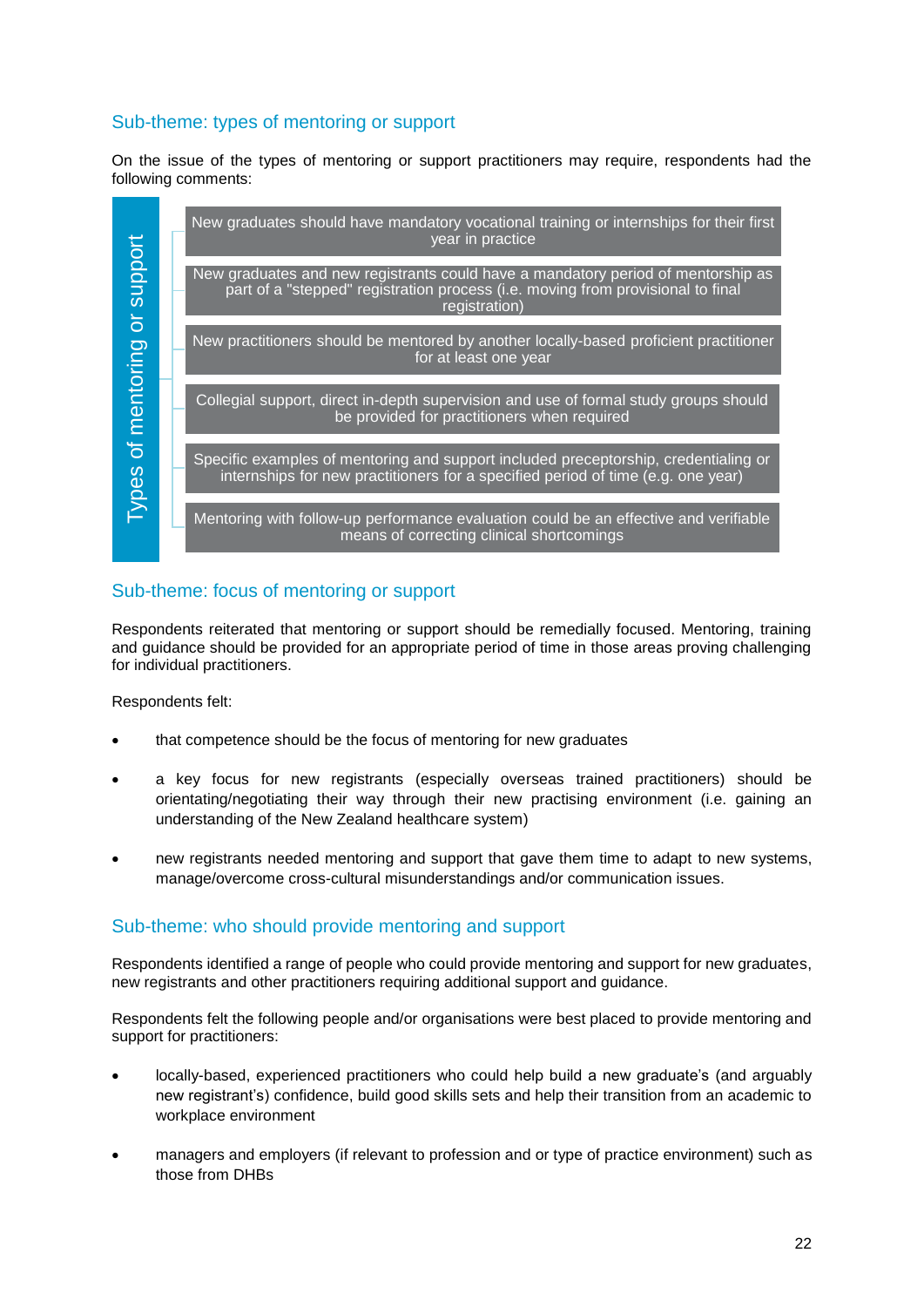- experienced peers and colleagues in corporate or group-based practices
- professional associations, colleges, tertiary institutions, sector-based or other practitioner-based groups.

# **Theme: competency**

Respondents had a range of comments and questions regarding competency. These comments have been divided into four sub-themes:



## Sub-theme: why focus on competence

Respondents had the following comments on why competence should be a focus in a recertification framework:



## Sub-theme: aspects of competency

Some respondents felt competence covered a wide range of subjects concerned with a practitioner's knowledge and skills. They saw competence as having multiple components that were influenced in part by a practitioner's profession and level of experience.

Some respondents asked whether clinical outcomes (i.e. working a minimum number of clinical hours) should be a focus of competence. Other respondents questioned whether recertification should include a measure about maintained or improved competency in a specific scope of practice.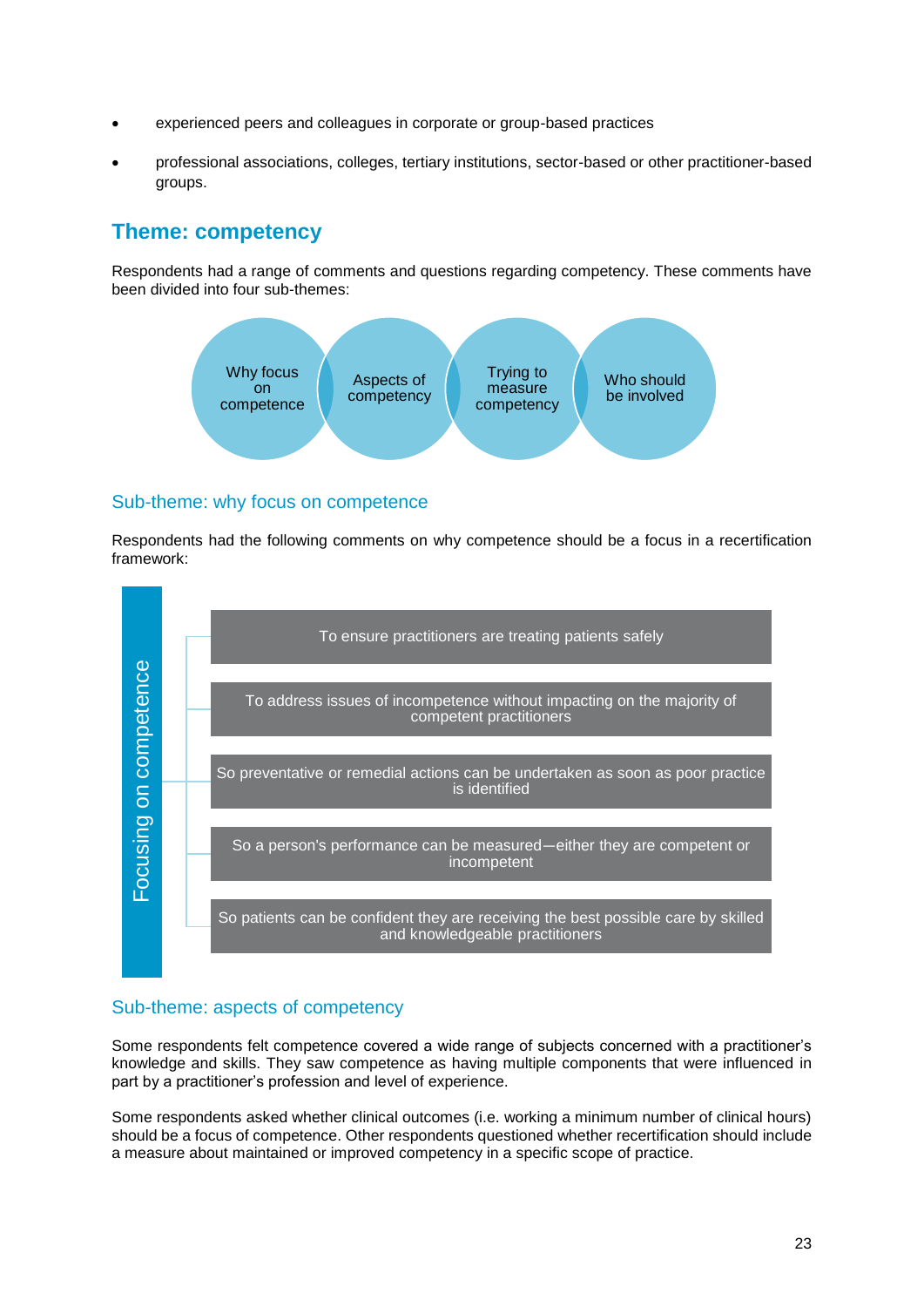Respondents also:

- suggested an assessment of competence could include case presentations to peers—with critical feedback and discussion being necessary components of the presentation
- wondered whether public surveys should be used to ascertain how safe patients felt in terms of practitioner competence
- queried the relevance of multiple complaints and repeated incidents of non-compliance as an indicator or measure of competence
- suggested performance modules—such as those used by the Nursing Council—could be used as part of a recertification framework.

#### Sub-theme: trying to measure competency

Respondents felt it was important for a recertification framework to include a clear definition of competence. They also felt it was important to distinguish competence from compliance.

Respondents also had the following comments about measuring competency:



#### Sub-theme: who should be involved

Some respondents felt we (and in some cases employers):

needed to better support practitioners to maintain their competency and skills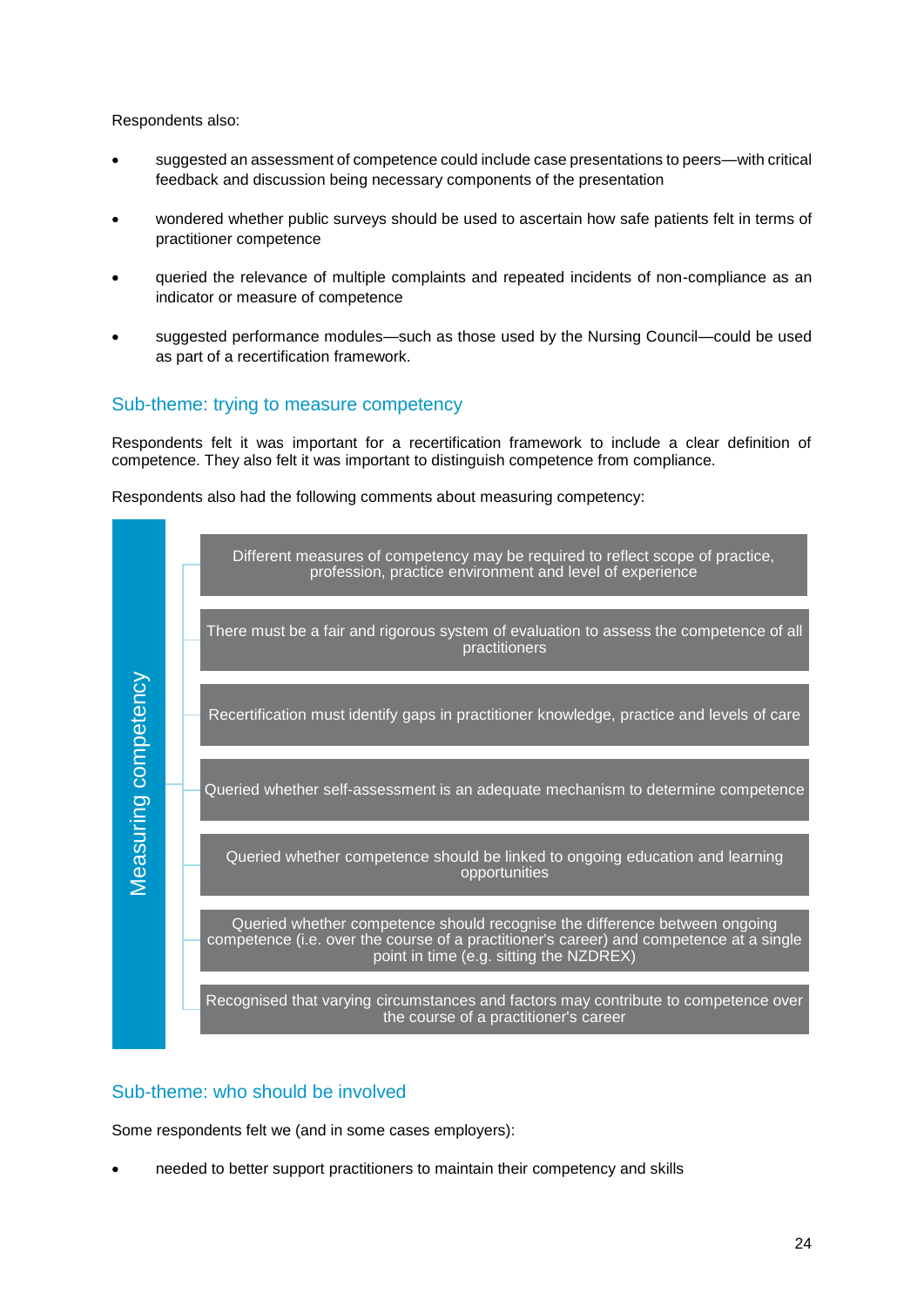- must use the full range of regulatory tools available to maintain assurance of competence in practitioners—especially when undertaking a review and/or assessment of a practitioner's competence
- needed to ensure the use of any risk-profiling tools did not result in pre-judgment about competence—especially if a practitioner trained overseas.

Some respondents believed tertiary institutions must also ensure all graduates are competent and safe to practice at the point of graduation. Other respondents thought the standard of the NZDREX needed to be improved to assure practitioner competence.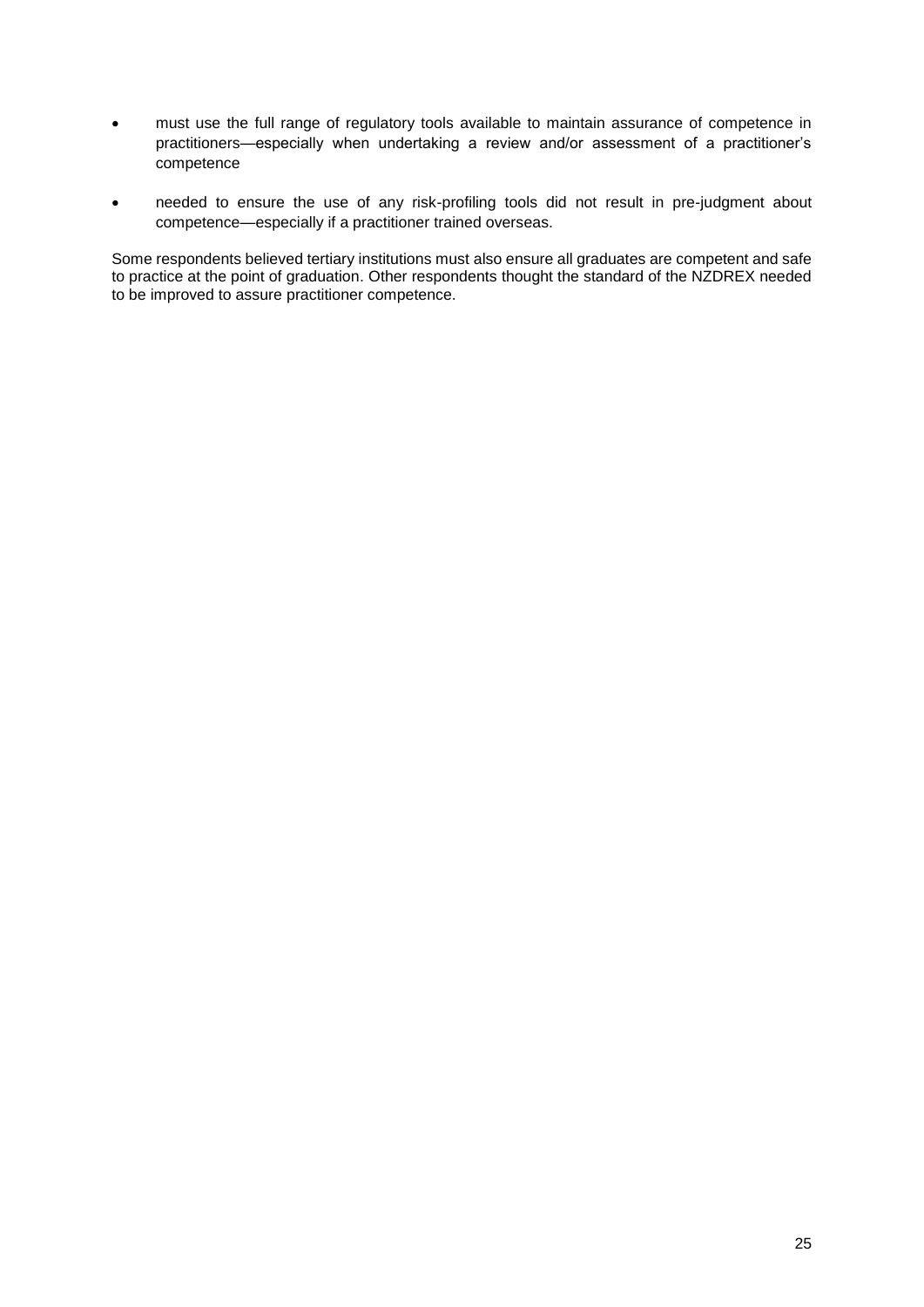## **Comments broader than the review**

We received a group of comments, which, while relevant to recertification, also have broader application than this review. These comments have been organised under two themes:

- our relationships and engagement with practitioners and stakeholders
- awareness of existing models and approaches

# **Theme: relationships and engagement**

Respondents had wide-ranging opinions about our relationships and engagement with practitioners and stakeholders. They felt we needed to work on continually building and reinforcing these relationships and identify opportunities to collaborate wherever possible.

Respondents' comments about relationships and engagement have been organised under the following sub-themes:



#### Sub-theme: working with professional associations

On the issue of working with professional associations, respondents had the following comments:

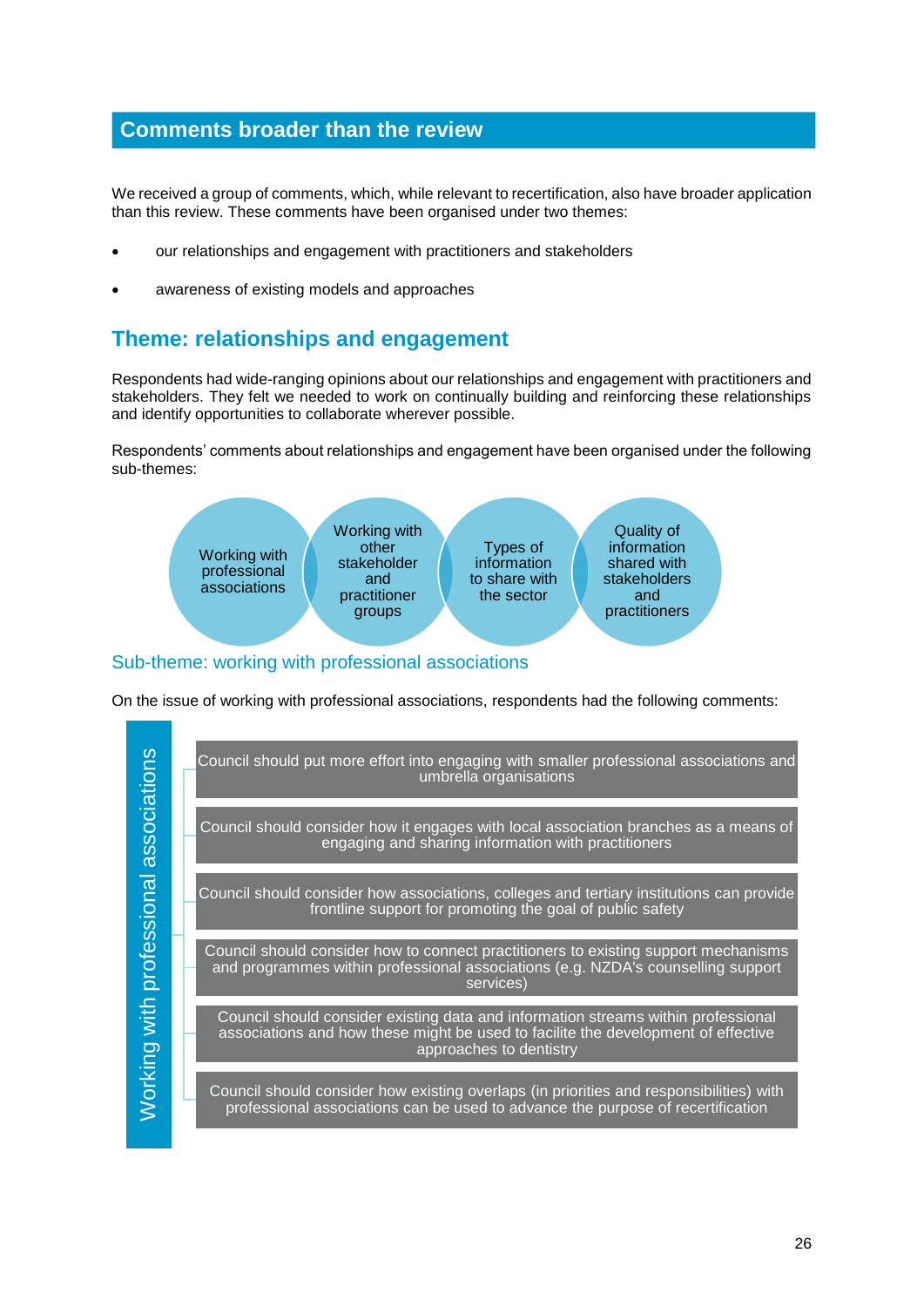## Sub-theme: working with other stakeholder and professional groups

Some respondents felt we needed to invest more time and effort into the work we do with our stakeholders and professional groups.

Some respondents thought:

- work needed to be done to overcome the perception of an "us and them" mentality between Council and the oral health sector
- improvements in relationships with professional associations may also yield more collaborative approaches to shared areas of interest
- we should utilise existing networks and groups—other than those provided through professional associations—as a means of providing additional support for practitioners
- we needed to capitalise on mentor/peer/study groups throughout the regions so practitioners have another mechanism they can use if/when they require additional support
- we needed to focus on data-sharing with key agencies (i.e. HDC, the Accident Compensation Corporation (ACC and the Ministry of Health (MOH)) to better inform our decision-making, policy development and implementation processes.

#### Sub-theme: types of information shared with the sector

Respondents had views on three issues relating to types of information shared with the sector. These were:



#### Sub-theme: quality of information shared with practitioners and stakeholders

Respondents felt communications with the sector—especially practitioners—needed to occur regularly. They also wanted these communications to be clear and concise.

Some respondents felt information on our website needed to be better targeted to practitioners. For some respondents this meant giving greater consideration to scope of practice and profession.

Some respondents also felt information relating to practice standards was confusing. These respondents asked whether information about practice standards could be clarified and housed in one section of our website—to improve accessibility for practitioners.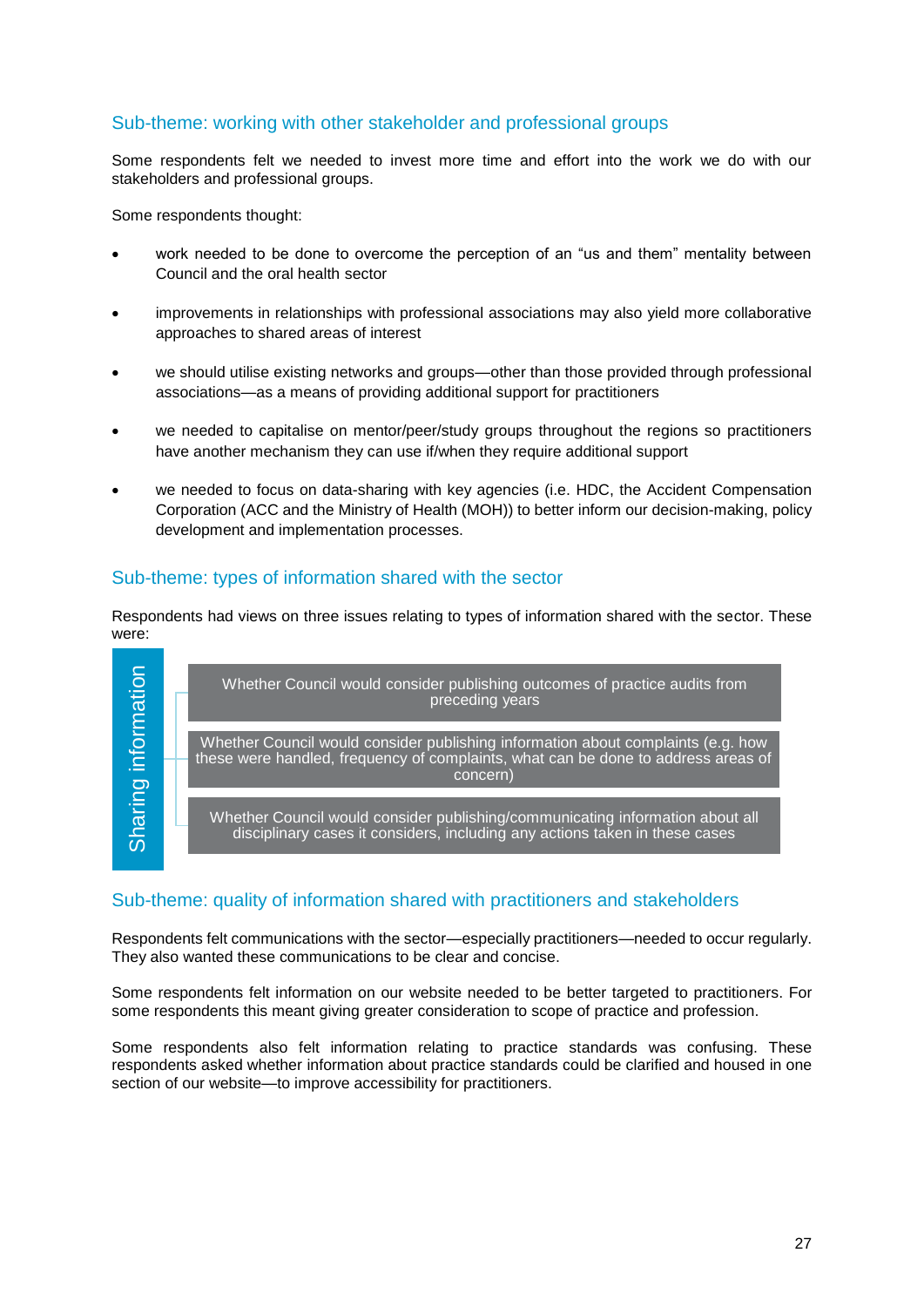# **Theme: existing models and approaches**

We received a variety of comments about models and approaches already operating in the oral health sector. Many of these comments are directly relevant to recertification and have been incorporated, wherever possible, into other areas of this summary report. However, we felt it was also worth grouping these comments under a separate theme because of their relevancy beyond the recertification review.

As with previous sections of this summary report, respondents' comments have been organised under sub-themes. These are:



## Sub-theme: avoiding duplication

Respondents were keen that duplication of existing models and approaches be avoided wherever possible. Respondents shared the following comments about existing models and approaches with us:



## Sub-theme: working to existing strengths of sector organisations

In addition to identifying a range of programmes and systems already in use across the oral health sector, respondents saw merit in using and/or building on existing mechanisms. Respondents encouraged us to give consideration to the following suggestions:

 consider how services provided by professional associations could be used to develop individual remedial programmes for practitioners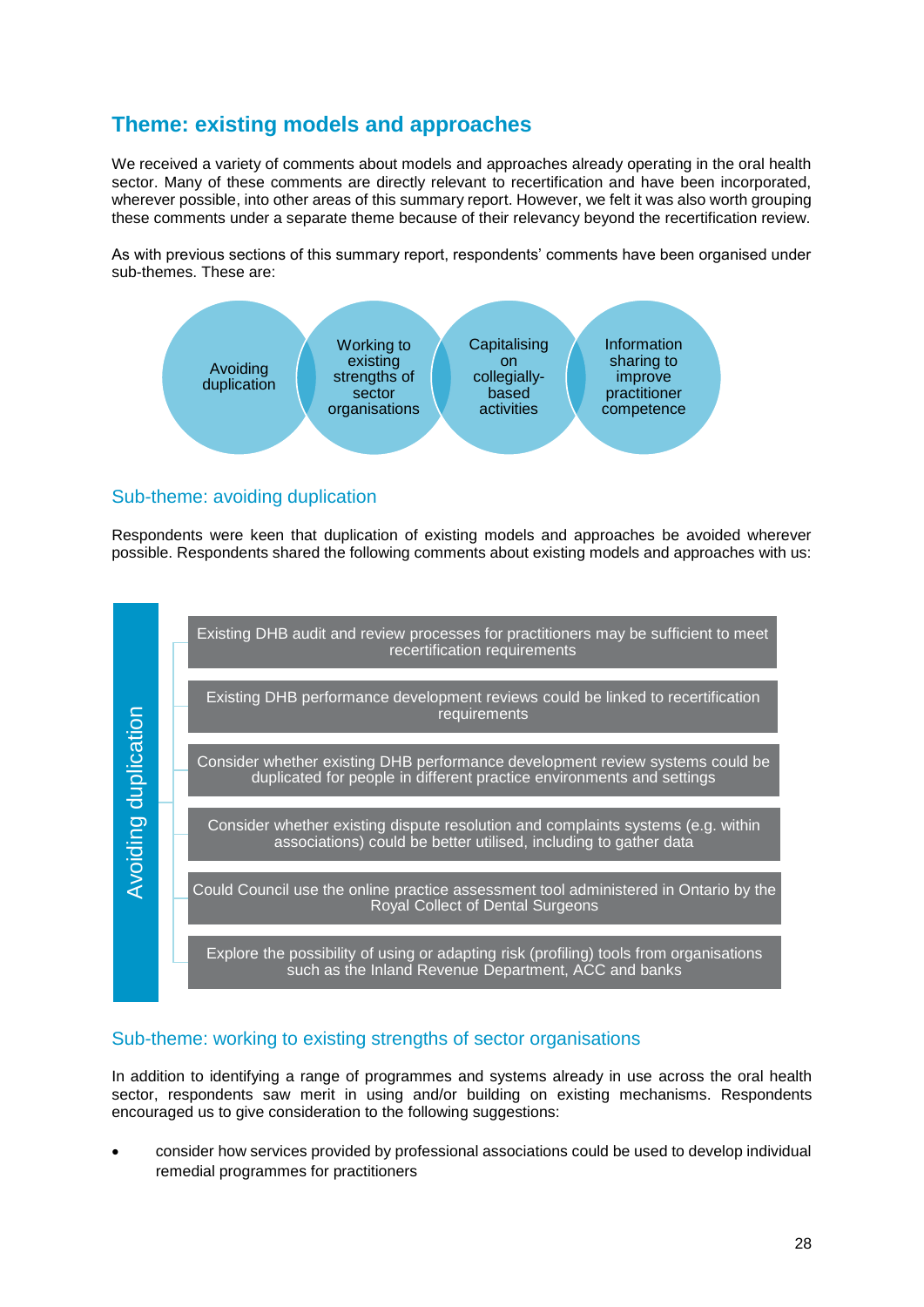- consider the efficacy of using clinical educators or mentors to undertake audits (as a third party) where this system already exists within an individual's practice environment
- consider the possibility of third parties undertaking systematic audits (including random audits) on Council's behalf, especially if a decision is made to increase the number of practice audits undertaken every APC renewal cycle
- consider how data, already collected by professional associations, could be used to inform the development and ongoing monitoring of the effectiveness of a recertification framework
- consider using existing support/mentoring programmes and structures within professional associations and some practice environments (e.g. corporate practices)
- encourage professional associations and other organisations/groups to expand access to support/mentoring programmes they already have.

## Sub-theme: capitalising on collegially-based activities

Some respondents spoke positively about existing groups and activities based on collegial relationships between peers and colleagues.

Some respondents wanted a framework encouraging practitioners to engage in peer reviews as part of their reflection on whether they were meeting recertification requirements.

Other respondents encouraged the establishment of formal and/or informal peer groups and peer support structures. These respondents felt new graduates, newly registered overseas trained practitioners and practitioners working in isolated communities or sole practices could benefit from access to and use of these mechanisms.

#### Sub-theme: information-sharing to improve practitioner competence

On the issue of information-sharing to improve practitioner competence, respondents offered the following comments and suggestions:

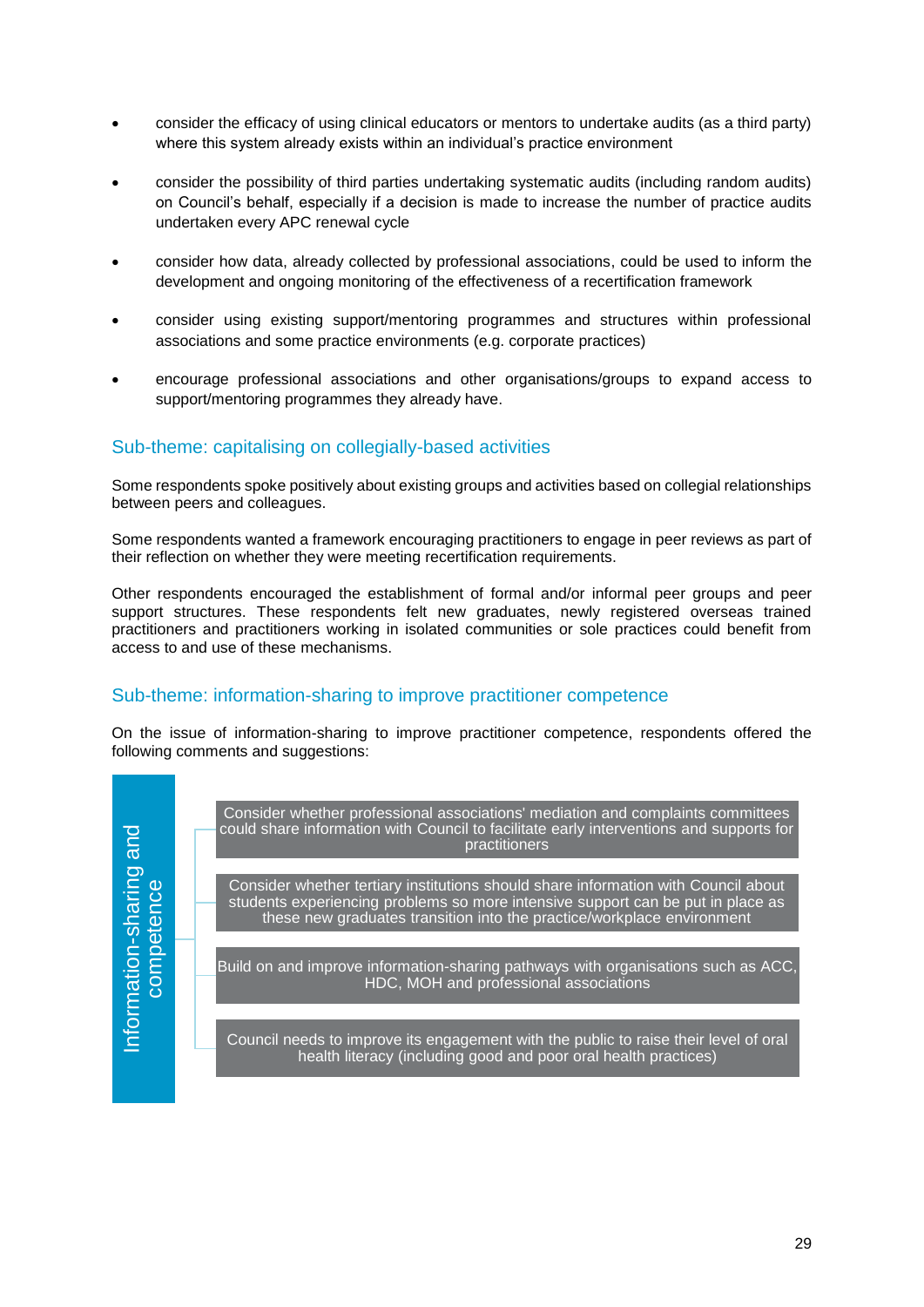# **Reflecting on your comments**

When we undertook this first phase of consultation, our aim was to gather practitioner and stakeholders' experiences, observations and opinions about recertification. This included how you felt about the current recertification framework as well as your views on how this framework could be improved.

Practitioners and stakeholders who made a submission and/or participated in the forums and webinars expressed a range of perspectives about their experiences, concerns and suggestions of recertification.

The quantitative responses to questions (e.g. see for example the responses to questions about CPD in Appendix one) indicate the majority of practitioners who participated in the survey are happy with the status quo. Despite this positive affirmation, the qualitative comments for these same questions suggests many respondents had issues or questions about our current approach. Or at the very least, had aspirations for how the current system might be improved.

Our intent in the first phase of consultation was to test and challenge our own thinking and assumptions about recertification with the people most affected by our framework—our practitioners. Having received all of the feedback, we must now consider how best to incorporate your views and opinions into our thinking, as we enter the next phase of work on this review.

There is a balancing act that must be achieved. One that requires us to give due consideration to the comments you have provided—not an easy task when some responses to questions were almost evenly split, or where respondents suggested differing (and sometimes opposite) perspectives on the same issue.

Your comments and opinions must also be considered alongside the findings from the literature review we completed to inform this review. We will be considering advice and information we have gathered from discussions with other responsible authorities and regulators (in New Zealand and overseas) about recertification. We will also look at the data currently available to us to determine the best way forward for everyone.

We want a recertification framework which is:

- effective (i.e. it protects the health and safety of the public)
- fair to all our practitioners
- robust and evidence-based.

It is clear from the comments you have provided that you want these same things too.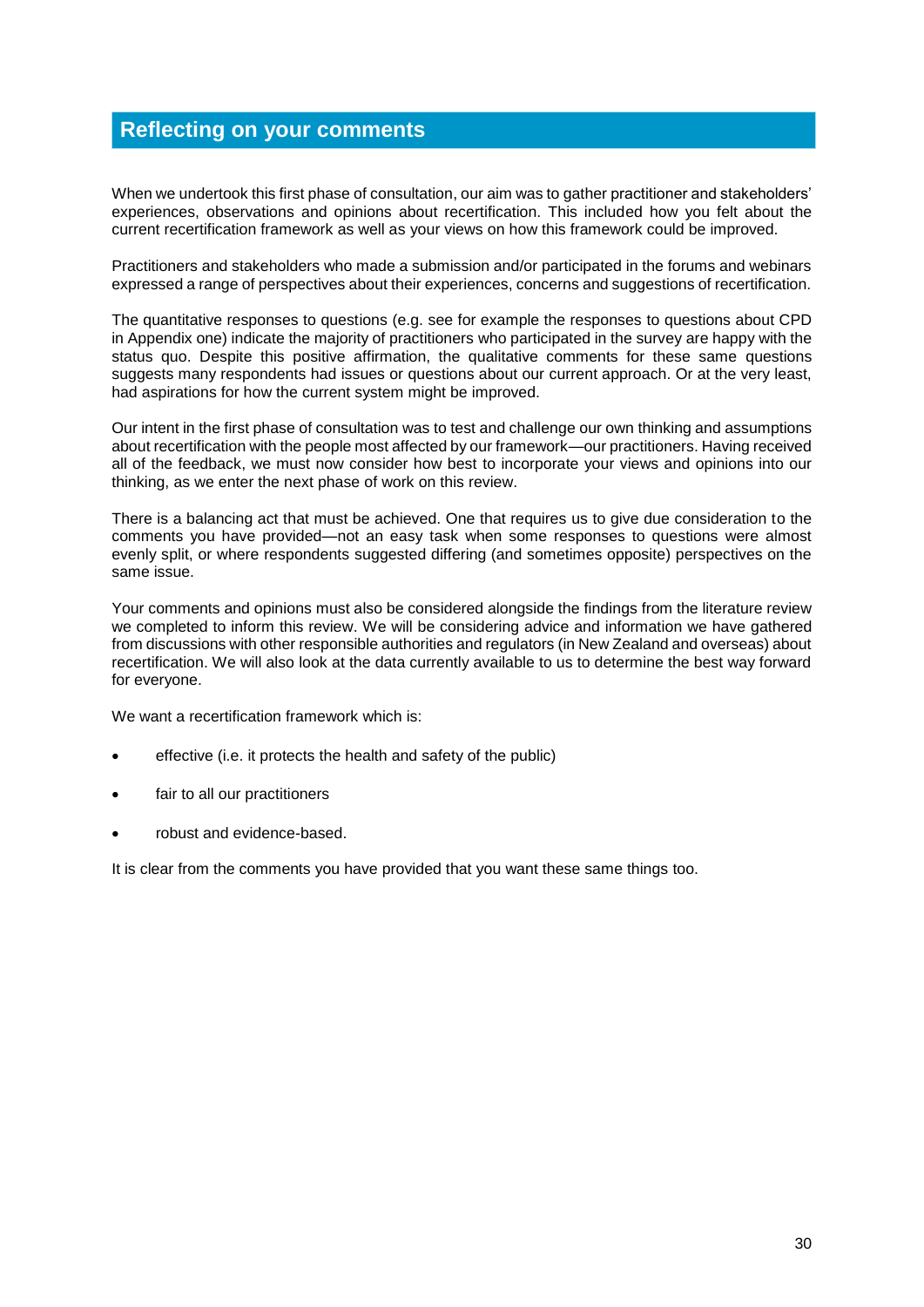# **Appendix one – responses to the survey questions**

## **Overview of responses to the online survey questions**

Appendix one contains the quantitative information taken directly from the online survey questions. Because we used SurveyMonkey to run our survey, we were able to use the analytics function of that platform to complete basic quantitative computations.

The SurveyMonkey analytics are based on the online survey responses only. However, it should be noted that due to a technical fault one respondent had to submit their answers to the survey in a freeform written submission. The results of this respondent's submission are also included (predominantly in footnotes) within this appendix.

## Format of the online survey

There were 19 questions in the survey. Questions one to three asked for general information about the person, group or organisation making a submission. Questions four to 19 sought specific feedback on different aspects of recertification.

It should also be noted that:

- questions 14 and 19 were open-ended questions, which means the qualitative responses to these questions is captured in the main body of this summary report
- questions 5 and 17 asked respondents to rank a list of responses according to statements provided in these questions
- question 9 asked respondents to select from a range of responses provided and/or to add tools and mechanisms not included in the list provided
- the SurveyMonkey analytics for questions 5, 9 and 17 do not include the responses from the person who submitted the free-form written submission.

# **Demographic information of respondents who completed the survey**

#### Question 1: This submission was completed by …

We received 246 online submissions.<sup>7</sup> In addition to these submissions, we also received:



The total includes completed and partially completed submissions.

We received two written submissions from one organisation. The difference between the two submissions was that one submission responded directly to some of the online survey questions and the second was a free-form submission. We have considered the information in both submissions, but for the purposes of analysis, have counted both responses as one submission.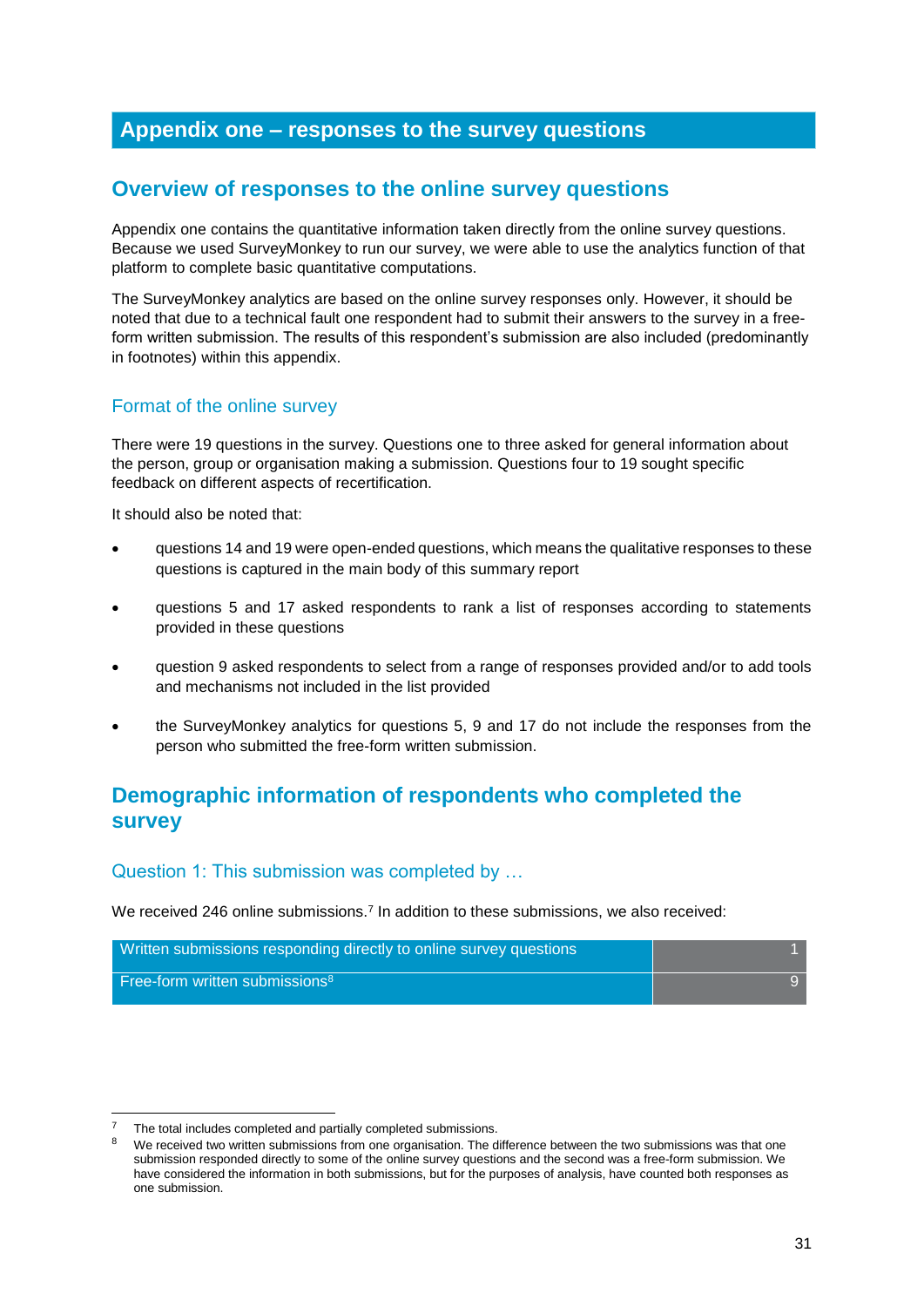## Question 2: Are you making this submission survey by …

#### Of the 246 who answered question 2:

| As a registered practitioner           | 93.44% (228)  |
|----------------------------------------|---------------|
| As a member of the public              | $2.05\%$ (5)  |
| On behalf of a group                   | $(4.64\%)(4)$ |
| On behalf of a company or organisation | $2.87\%$ (7)  |
| <b>Skipped</b>                         | (2)           |

#### The breakdown of free-form written responses received by Council were:

| As a registered practitioner           | $20\%$ (2) |
|----------------------------------------|------------|
| On behalf of a group                   | $10\%$ (1) |
| On behalf of a company or organisation | 70% (7)    |

## Question 3: Please tell us which part of the sector your submission survey represents?

The breakdown of online (246) and free-form written (10) submissions received were:<sup>9</sup>

| As a registered dentist or dental specialist | 65.63% (168)   |
|----------------------------------------------|----------------|
| As a registered dental hygienist             | $9.77\%$ (25)  |
| As a registered dental therapist             | $14.06\%$ (36) |
| As a registered clinical dental technician   | 7.03% (18)     |
| As a registered dental technician            | $5.08\%$ (13)  |
| As a registered orthodontic auxiliary        | $1.17\%$ (3)   |
| As a professional association                | $3.52\%$ (9)   |
| As a company/organisation                    | $1.56\%$ (4)   |
| As a consumer group                          | $1.56\%$ (4)   |
| As an education provider                     | $1.95\%$ (5)   |
| As a responsible authority                   | $2.34\%$ (6)   |

<sup>–&</sup>lt;br>9 It should be noted that the percentages and actuals do not add up to the total number of submissions because some online respondents identified themselves as belonging to more than one profession or group when completing their submission.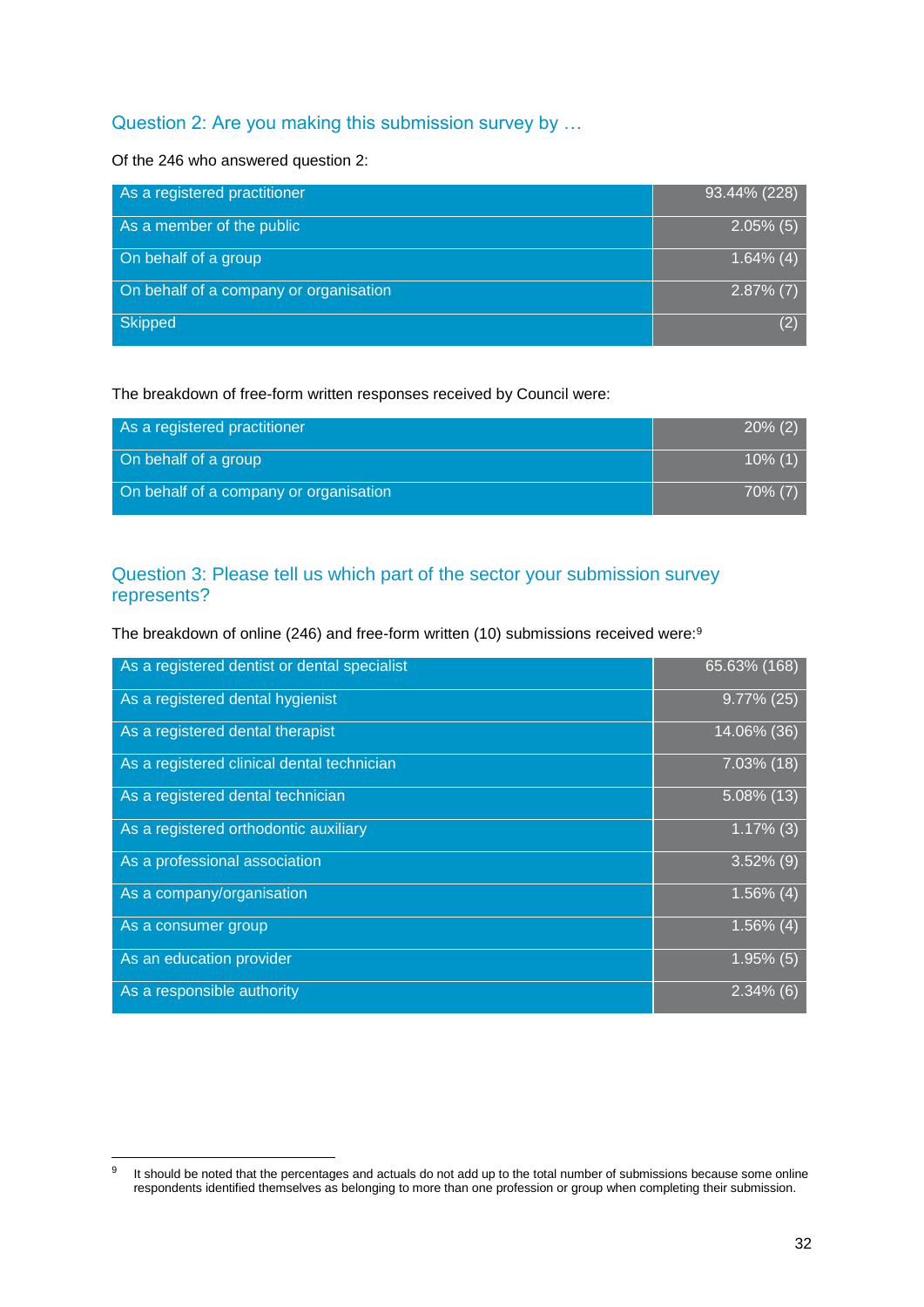# **Introductory survey question**

Question 4: Do you think the Dental Council needs to make changes to its current recertification framework?



Of the 214 people who answered question 4:

| $\sqrt{N}$ No – it works well as it is                   | 42.99% (92) |
|----------------------------------------------------------|-------------|
| Yes – but only minor changes                             | 42.99% (92) |
| Yes – it needs to make substantive changes <sup>10</sup> | 14.02% (30) |
| Skipped the question                                     | (32)        |

<sup>10</sup> The person who submitted a free-form written submission answered, "*Yes – it needs to make substantive changes"* to question 4.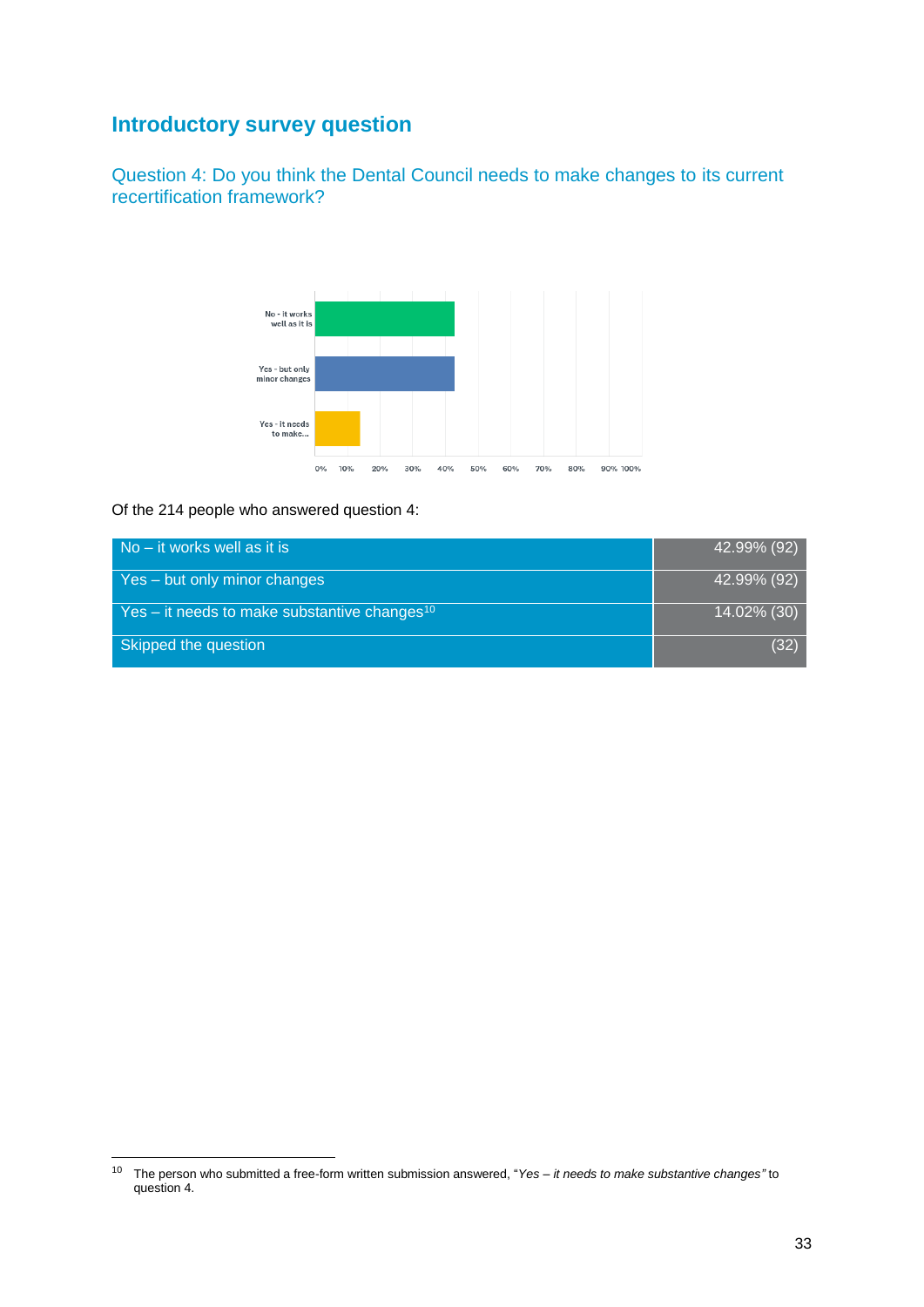## **Area for change one: public assurance**

Question 5: Each of the seven statements below are equally important components of good oral health care. We want to identify where there are gaps and weaknesses in the way our oral health practitioners serve the public. Please rank the components from 1 to 7, with 1 being the component you think needs the most improvement and 7 being the component you think needs the least improvement:



It should be noted that the graph above presents the responses as *weighted average answers* of the 165 people who completed question 5.<sup>11</sup> Eighty one respondents skipped question 5.





#### Of the 174 people who answered question 6:

| Yes <sup>12</sup>    | 55.75% (97) |
|----------------------|-------------|
| <b>No</b>            | 44.25% (77) |
| Skipped the question | (72)        |

<sup>11</sup> The person who submitted a free-form written submission ranked their responses to question 5 as follows - *patients are confident their practitioner will not harm them (5); patients receive the appropriate treatment for their oral health concern or issue (1); patients receive appropriate information about their treatment and care (2); patients needs and concerns are discussed and addressed with their practitioner (4); patients are treated with dignity and respect at all times (7); patients feel confident their practitioner has the knowledge and skills to treat them (6); and patients know how to complain about treatment they have received from their practitioner (3)*.

<sup>12</sup> The person who submitted a free-form written submission answered, *"yes"* to question 6.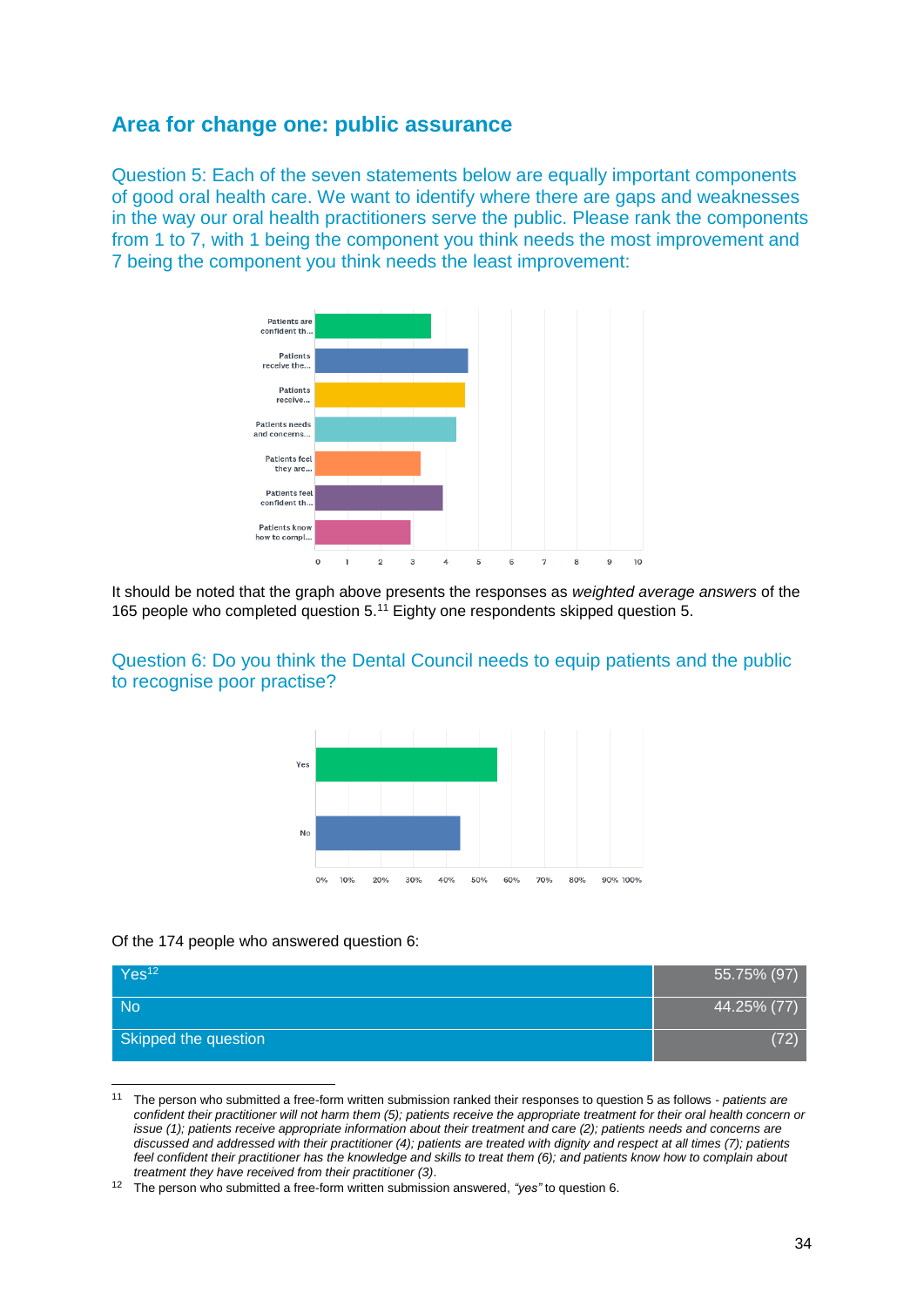# **Area for change two: public assurance**

Question 7: Do you feel you have adequate information about the Dental Council's approach to regulation?



#### Of the 160 people who answered question 7:

| Yes <sup>13</sup>    | $74.38\%$ (119) |
|----------------------|-----------------|
| <b>No</b>            | 25.62% (41)     |
| Skipped the question | (86)            |

Question 8: A risk pyramid illustrates the connection between the desired actions and/or behaviours of a practitioner and the differing level of responses a regulator can use to encourage and/or achieve the desired action and/or behaviour. Do you think the Dental Council should develop a risk pyramid/matrix to explain the types and levels of risk and corresponding regulatory responses?



#### Of the 153 people who answered question 8:

| Yes <sup>14</sup>    | 64.05% (98) |
|----------------------|-------------|
| <b>No</b>            | 35.95% (55) |
| Skipped the question | (93)        |

<sup>13</sup> The person who submitted a free-form written submission answered, *"yes"* to question 7.

<sup>14</sup> The person who submitted a free-form written submission answered, *"yes"* to question 8.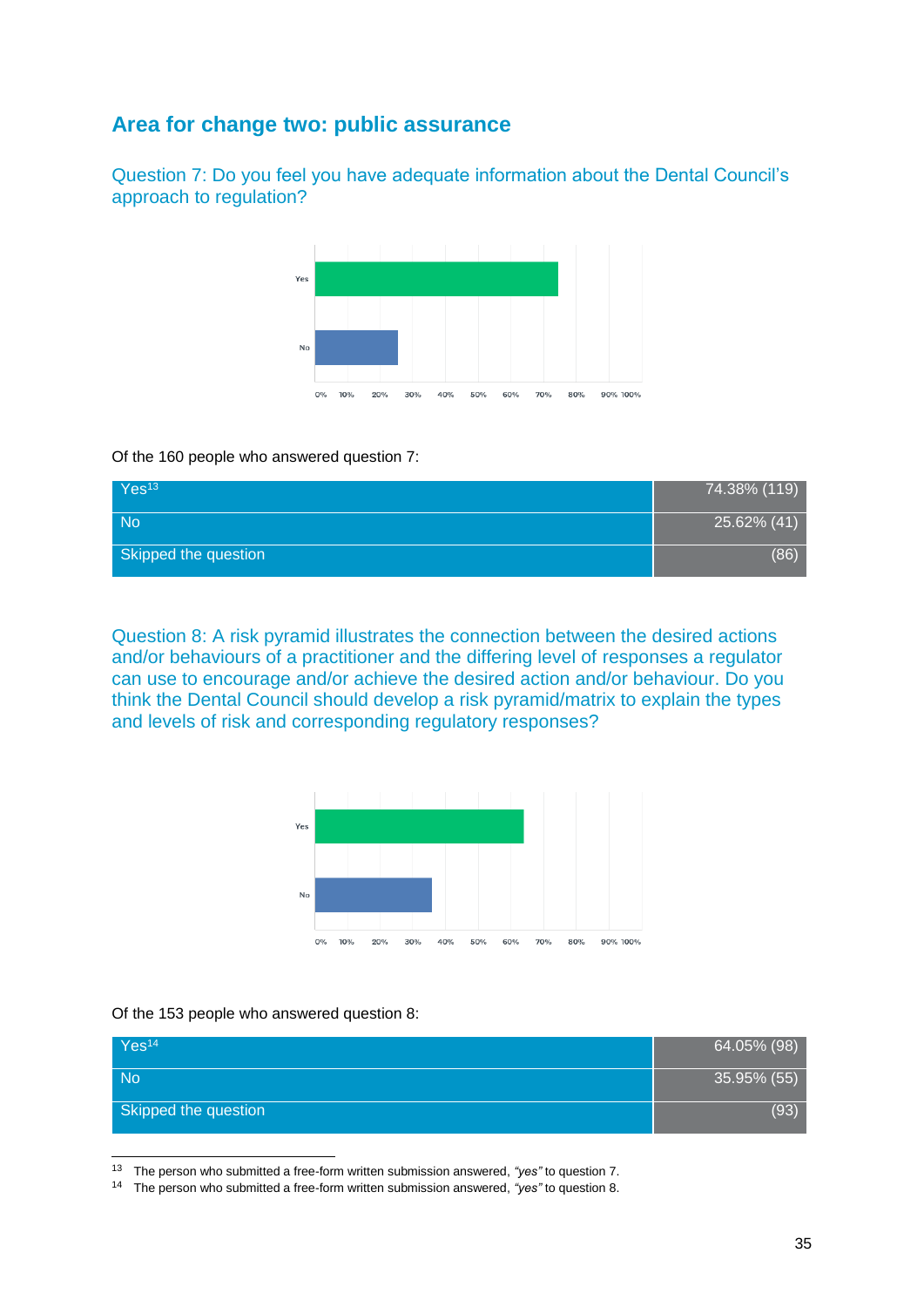# **Area for change three: risk identification**

Question 9: Which (if any) of these tools and mechanisms do you think the Dental Council should be using to identify and manage risk?



The 141 people who answered question 9 identified the following tools and mechanisms:<sup>15</sup>

| <b>Practice audits</b>                                        | $61.70\%$ (87) |
|---------------------------------------------------------------|----------------|
| <b>Practice questionnaires</b>                                | 57.45% (81)    |
| Inquiries such as those under section 36 of the HPCA Act 2003 | 24.11% (34)    |
| <b>Risk factors for practitioners</b>                         | 51.06% (72)    |
| Competence and recertification programmes                     | 48.23% (68)    |
| <b>Examinations and assessments</b>                           | $17.73\%$ (25) |
| Practical training/experience for a period of time            | 41.13% (58)    |
| Course of instruction                                         | 28.37% (40)    |
| Supervision, counselling and/or mentoring                     | 64.54% (91)    |
| Skipped the question                                          | (105)          |

<sup>15</sup> The person who submitted a free-form written submission selected *practice audits, risk factors for practitioners, practical*  training/experience for a period of time and supervision, counselling and/or mentoring from the available responses to question 9.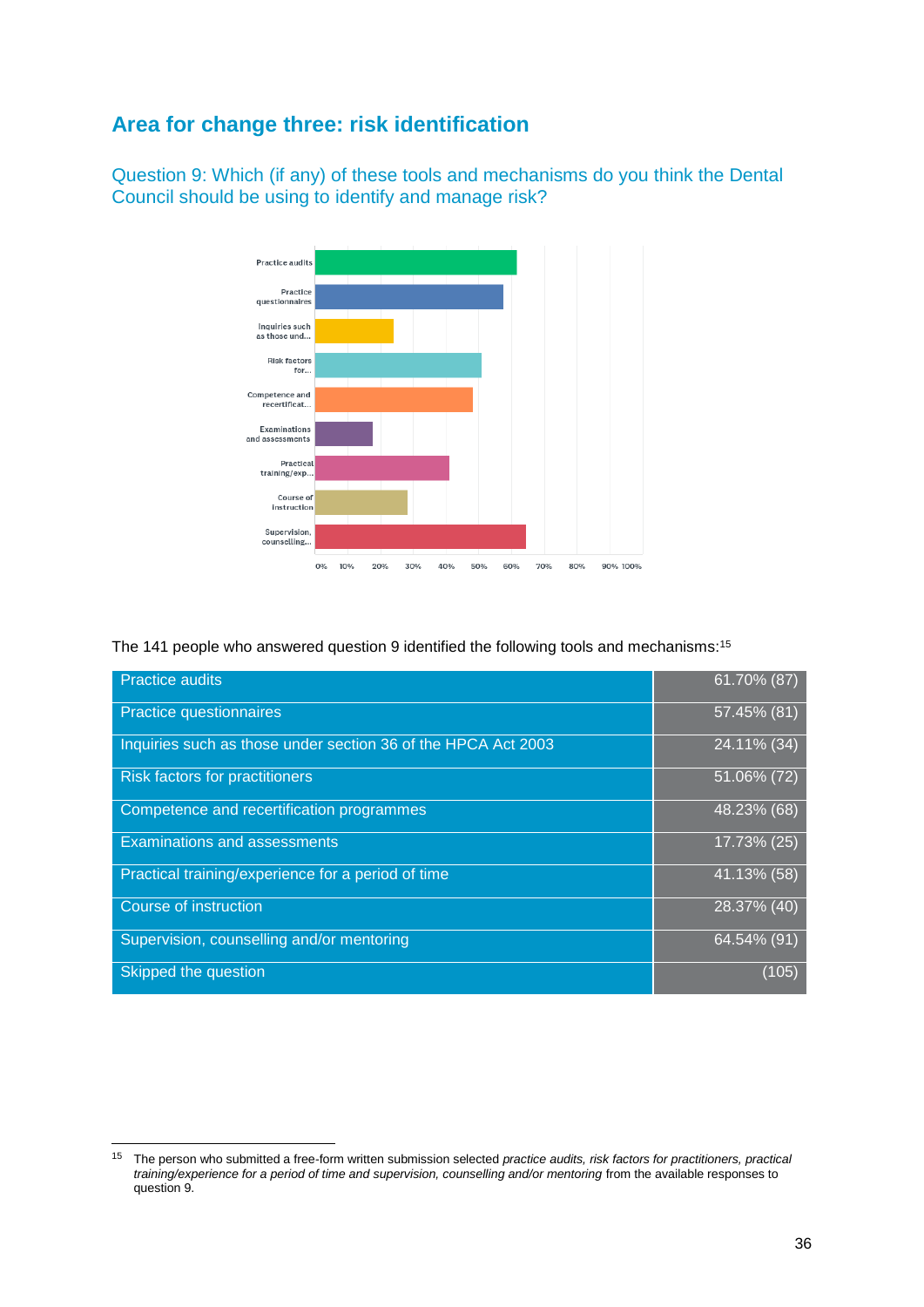Question 10: Are you aware of any other tools or mechanisms the Dental Council should be using to identify and manage risk?



Of the 144 people who answered question 10:

| Yes                  | 29.17% (42)  |
|----------------------|--------------|
| $No^{16}$            | 70.83% (102) |
| Skipped the question | (102)        |

Question 11: Do you think any of these risk tools or mechanisms are more effective than others?



Of the 135 people who answered question 11:

| Yes <sup>17</sup>    | 54.81% (74) |
|----------------------|-------------|
| <b>No</b>            | 45.19% (61) |
| Skipped the question | (111)       |

<sup>16</sup> The person who submitted a free-form written submission answered, *"no"* to question 10.

<sup>17</sup> The person who submitted a free-form written submission answered, *"yes"* to question 11.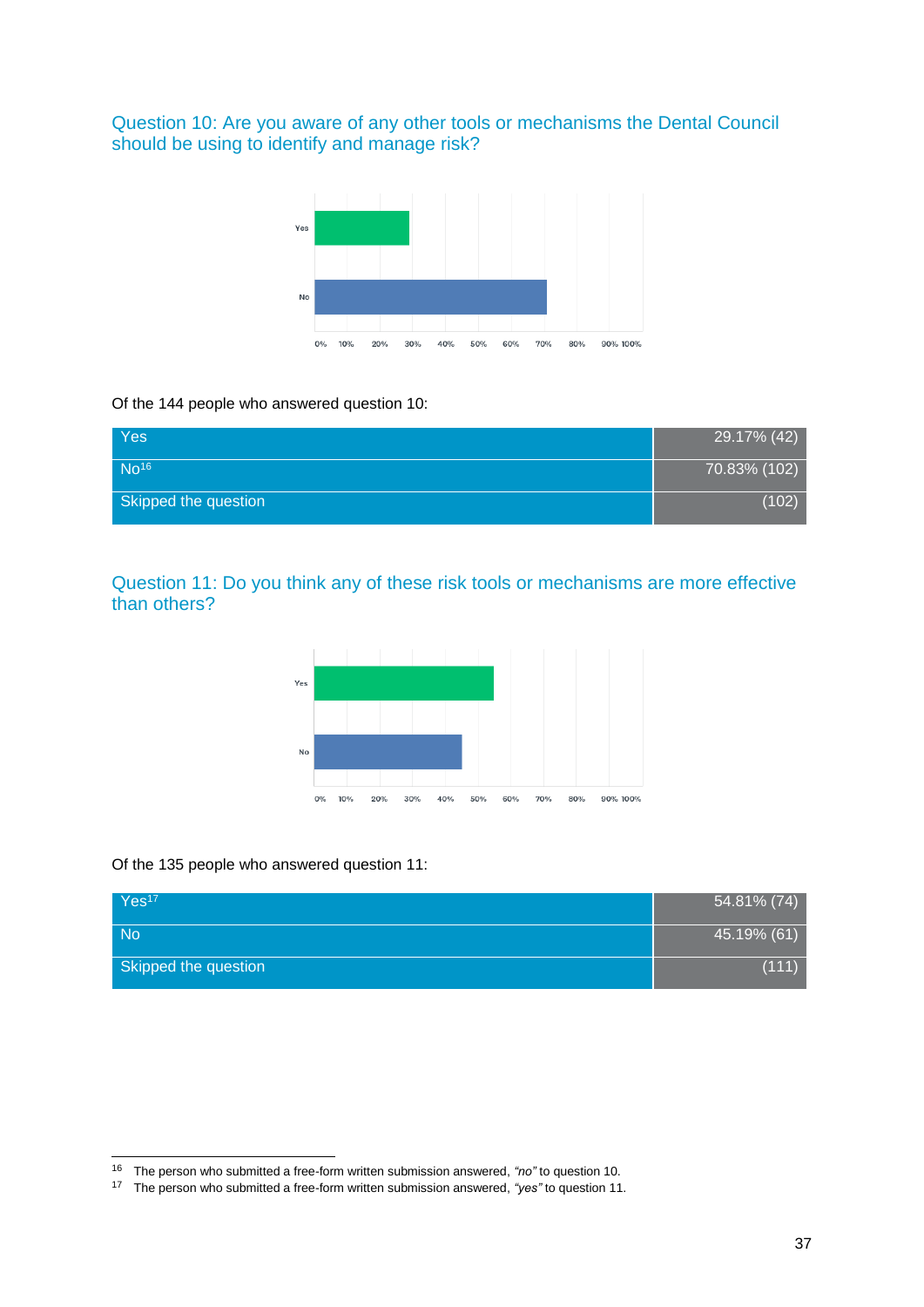# **Area for change four: early intervention**

Question 12: Do you think the Dental Council should explore the use of risk analysis and risk-profiling to identify poor practise sooner?



#### Of the 144 people who answered question 12:

| Yes <sup>18</sup>    | 64.58% (93) |
|----------------------|-------------|
| <b>No</b>            | 35.42% (51) |
| Skipped the question | (102)       |

<sup>18</sup> The person who submitted a free-form written submission answered, *"yes"* to question 12.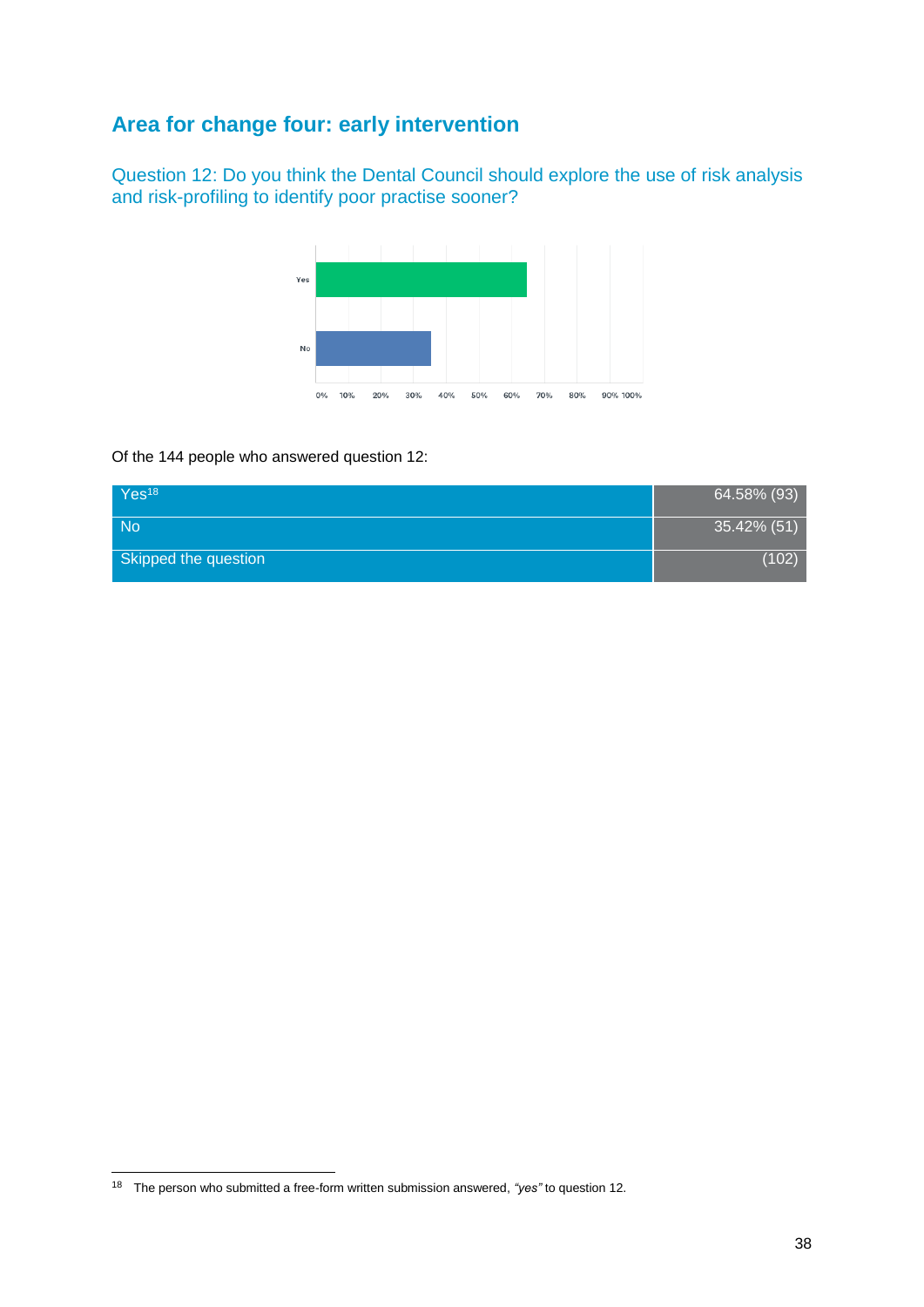# **Area for change five: compliance**

Question 13: Do you think the Dental Council should explore the use of incentives to encourage practitioner compliance?



#### Of the 144 people who answered question 13:

| Yes                  | 52.78% (76) |
|----------------------|-------------|
| No <sup>19</sup>     | 47.22% (68) |
| Skipped the question | (102)       |

<sup>19</sup> The person who submitted a free-form written submission answered, *"no"* to question 13.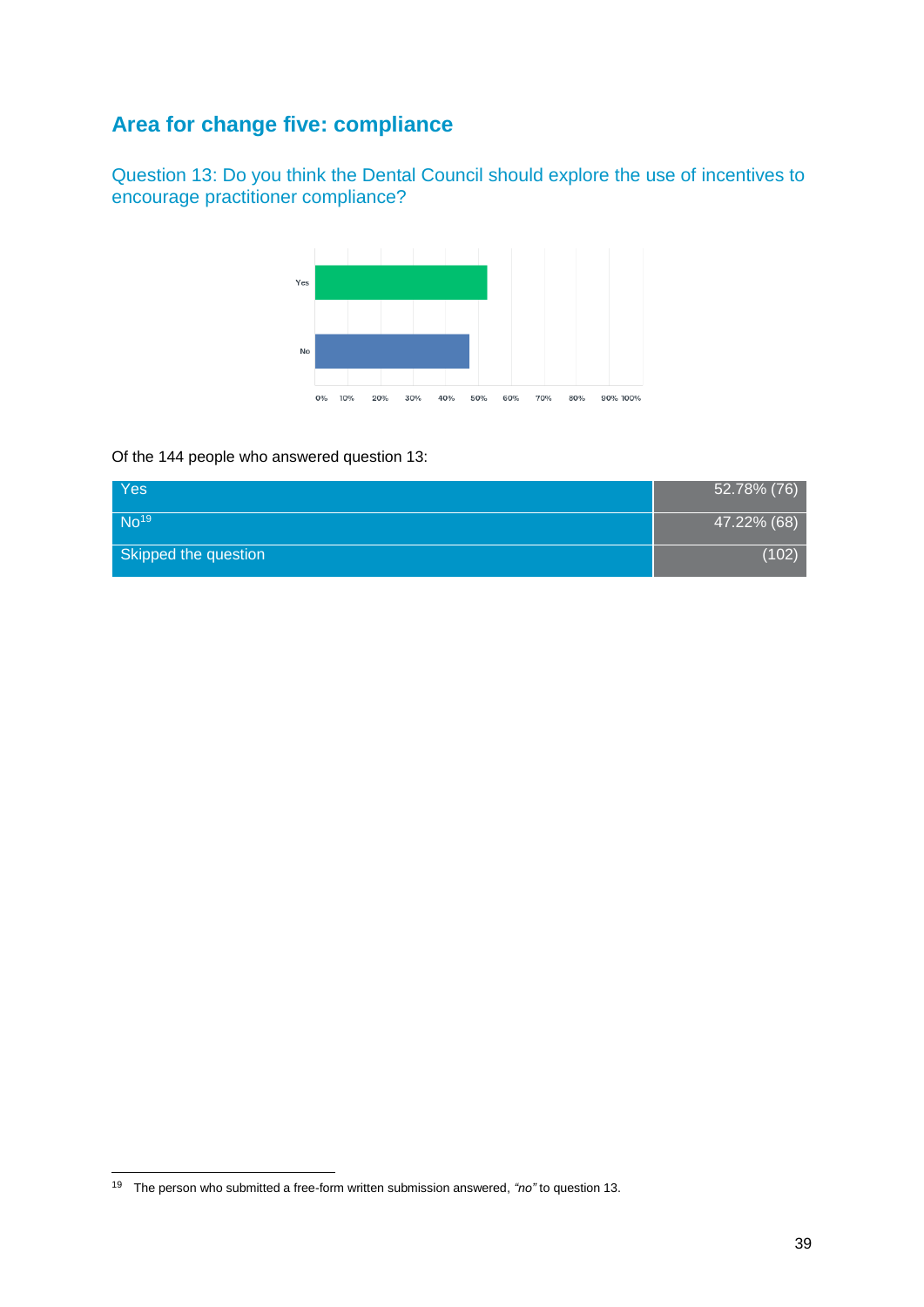# **Area for change six: ongoing education and learning opportunities**

Question 15: Do you think the Dental Council should change its current amount of prescribed hours and peer activities?



#### Of the 142 people who answered question 15:

| Yes - the hours should be increased          | $12.68\%$ (18) |
|----------------------------------------------|----------------|
| Yes – the hours should be decreased          | 14.79% (21)    |
| No – the hours are about right <sup>20</sup> | 72.54% (103)   |
| Skipped the question                         | (104)          |

Question 16: Do you think the Dental Council should change the current length of its education and learning opportunities (CPD) cycle?



Of the 141 people who answered question 16:

1

| Yes - the cycle length should be increased         | $9.93\%$ (14) |
|----------------------------------------------------|---------------|
| Yes - the cycle length should be decreased         | 10.64% (15)   |
| No – the cycle length is about right <sup>21</sup> | 79.43% (112)  |
| Skipped the question                               | 105           |

<sup>20</sup> The person who submitted a free-form written submission answered, *"no – the hours are about right"* to question 15.

<sup>21</sup> The person who submitted a free-form written submission answered, *"no – the cycle length is about right"* to question 16.